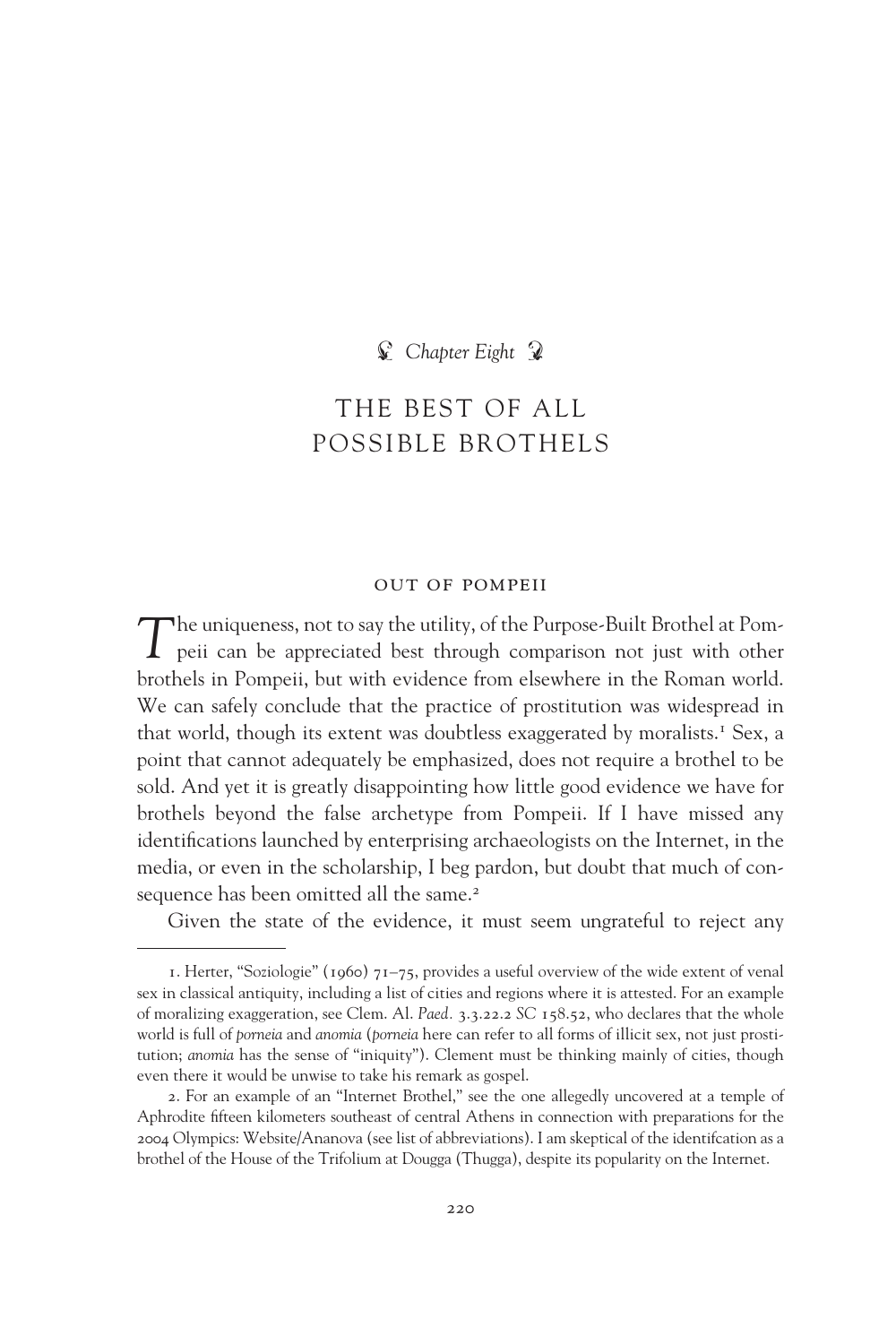brothel nominations out of hand. And yet, some of these are not at all well-supported except by the sort of bare conjecture or wishful thinking that can find no place in a post-Wallace-Hadrill world of brothel-identification. So I exclude the recently reported first-century B.c. "brothel" in Thessalonica, an identification that appears to depend on a functionalist confusion between bath and brothel.3 The same holds for the proposed late-antique bath/brothel complex in Ascalon, which seems based more on mere assertion than on actual evidence and falls well beyond our time frame.4 Even later is a sixth-century complex identified as a brothel in Palestinian Bet She'an-Scythopolis.<sup>5</sup>

The natural focus of curiosity is the capital, so we begin with Rome and then proceed alphabetically, starting with Catania.

### *Rome*

For all of the information we possess about the practice of venal sex in the capital city, that regarding the number and location of brothels must rank among the aspects most weakly attested. Statistics naturally are lacking, aside from those of a very rudimentary kind. For fourth-century Rome, the Regionary Catalogs give a total of  $45/46$  brothels, a figure which is not very telling in itself.6 They suggest for only one of the city's sections, the Caelian hill area (*Regio* 4),7 how brothels were distributed in the city. Otherwise we must depend on literary evidence for this sort of information.<sup>8</sup>

Of course we cannot know what the criteria were for selection and identification in the Catalogs. For example, were brothels associated with commercial establishments included? In other words, would a *caupona* with a small brothel upstairs show up on this list? Nor can we be certain that the compilers of the list did not lower the numbers out of a sense of discretion. In any case, the number is not likely to be accurate, given most estimates of the size of Rome in this period. These numbers perhaps reflect the presence of large, purpose-built brothels on the order of the Purpose-Built Brothel at Pompeii and ignore much else besides. If these Roman brothels were on average

<sup>3.</sup> See Stavrakakis, "Brothel" (1998).

<sup>4.</sup> See chap. 7.

<sup>5.</sup> See Dauphin, "Brothels" (1996); Dauphin, "Bordels" (1998) 183–84.

<sup>6.</sup> The *Curiosum* gives forty-six, the *Notitia*, forty-five: Nordh, *Libellus* (1949) 105.10.

<sup>7.</sup> Nordh, *Libellus* (1949) 75.4. The brothels were in proximity to the *macellum magnum* (large food-market), the *castra peregrina* (camp for soldiers from the provincial armies on detached duty at Rome), and the station of the fifth cohort of *vigiles* (the police/fire service). The presence of such installations is sufficient to explain the location of these brothels.

<sup>8.</sup> On prostitution in the Subura, see chap. 2.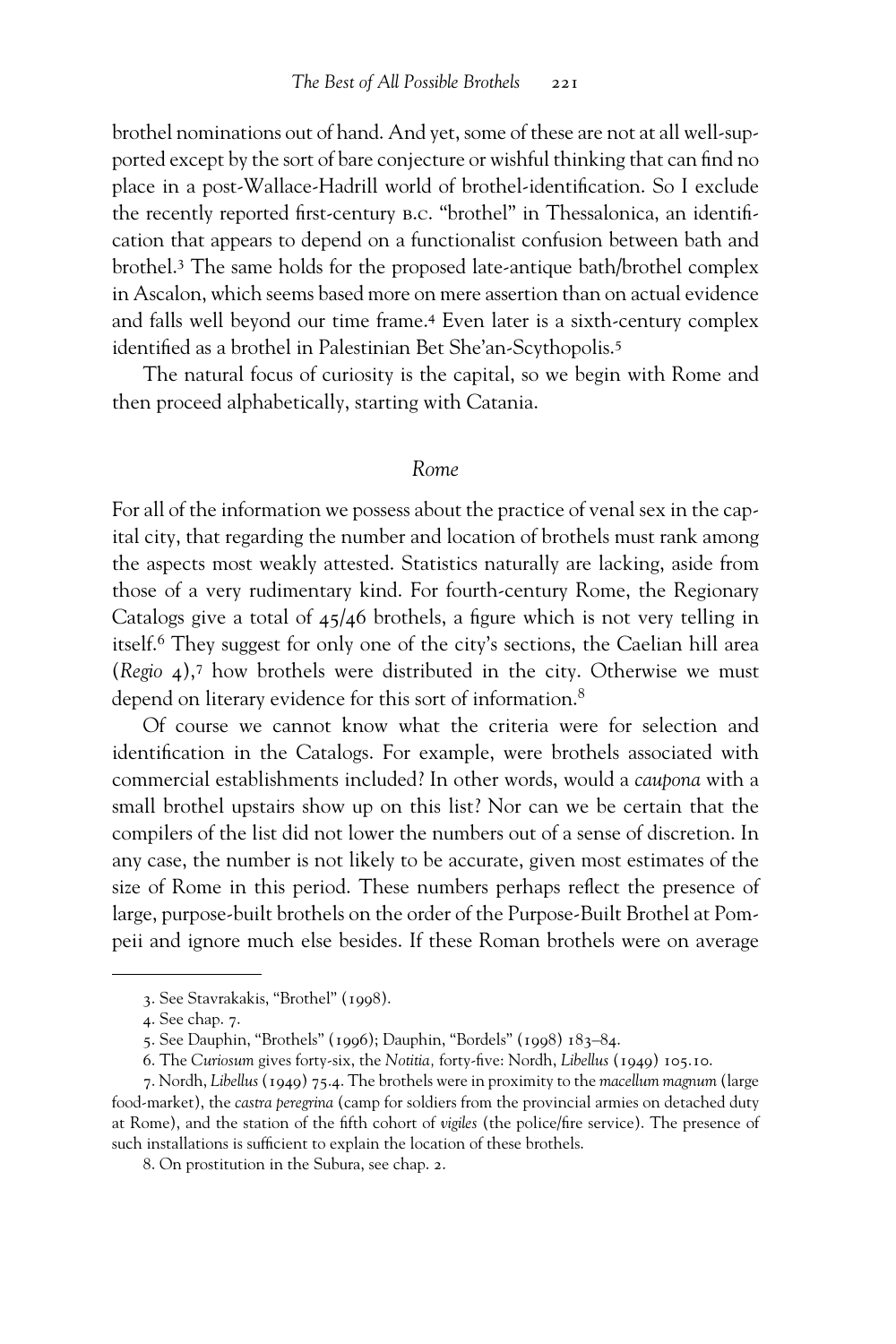the same size as our Purpose-Built Brothel, they would include a total of 450 (or 460) *cellae.* At a postulated two professionals each, this yields fewer than 1,000 brothel prostitutes for Rome, which must represent only a fraction of the number of prostitutes working in the city.9

Of course, the brothels listed in the Regionary Catalogs are only brothels on paper and so are of very limited use to us. For brick-and-mortar examples, we know of precisely three possibilities, all of which were identified as such by Giuseppe Lugli in the middle of the twentieth century and since then have been fairly well ignored, aside from a few instances when his identifications have been rejected out of hand.<sup>10</sup> Lugli identified one brothel in the Roman Forum, another just outside of it, and a third in the area of the Forum Boarium. All three would qualify as purpose-built brothels, though not a single one of them is absolutely certain to be a brothel, as we shall see below in this chapter. The same lack of certainty holds for the upper floors of the *Casa di Via Giulio Romano* on the lower reaches of the Capitoline Hill, which at minimum might qualify as a *deversorium.*<sup>11</sup>

## *Catania*

A rectangular room (m. 3.27 x 2.80) decorated with stucco decorations, wall paintings, and graffiti has been dated to the first century A.D. Paolo Orsi envisioned this as a sort of "love-among-the-ruins" venue, an underground chamber turned into a trysting place in a later period after it was partly destroyed by earthquakes.12 More recently, Giacomo Manganaro has suggested that the room functioned aboveground in the first century as the dining hall of a *hospitium* or *caupona* or, as he puts it, ". . . one of those places that used to operate as a hotel and restaurant and at the same time as a brothel, and particularly close by to bathing establishments."<sup>13</sup> Manganaro justifies the aspect of this identification regarding the brothel by referring to wall paintings of Eros and Mercury, as well as to graffiti that may be described as amorous in nature, though not explicitly erotic.

<sup>9.</sup> The problems and possibilities presented by the lists of brothels included in the Regionary Catalogs are discussed further in chap. 6.

<sup>10.</sup> Lugli, *Monumenti* (1947) 139–64. For further discussion of this point, see chap. 9.

<sup>11.</sup> See Packer, "Casa" (1968/1969) esp. 136–48.

<sup>12.</sup> Orsi, "Catania" (1918) 61.

<sup>13.</sup> Manganaro, "Graffiti e iscrizioni funerarie" (1962) 487.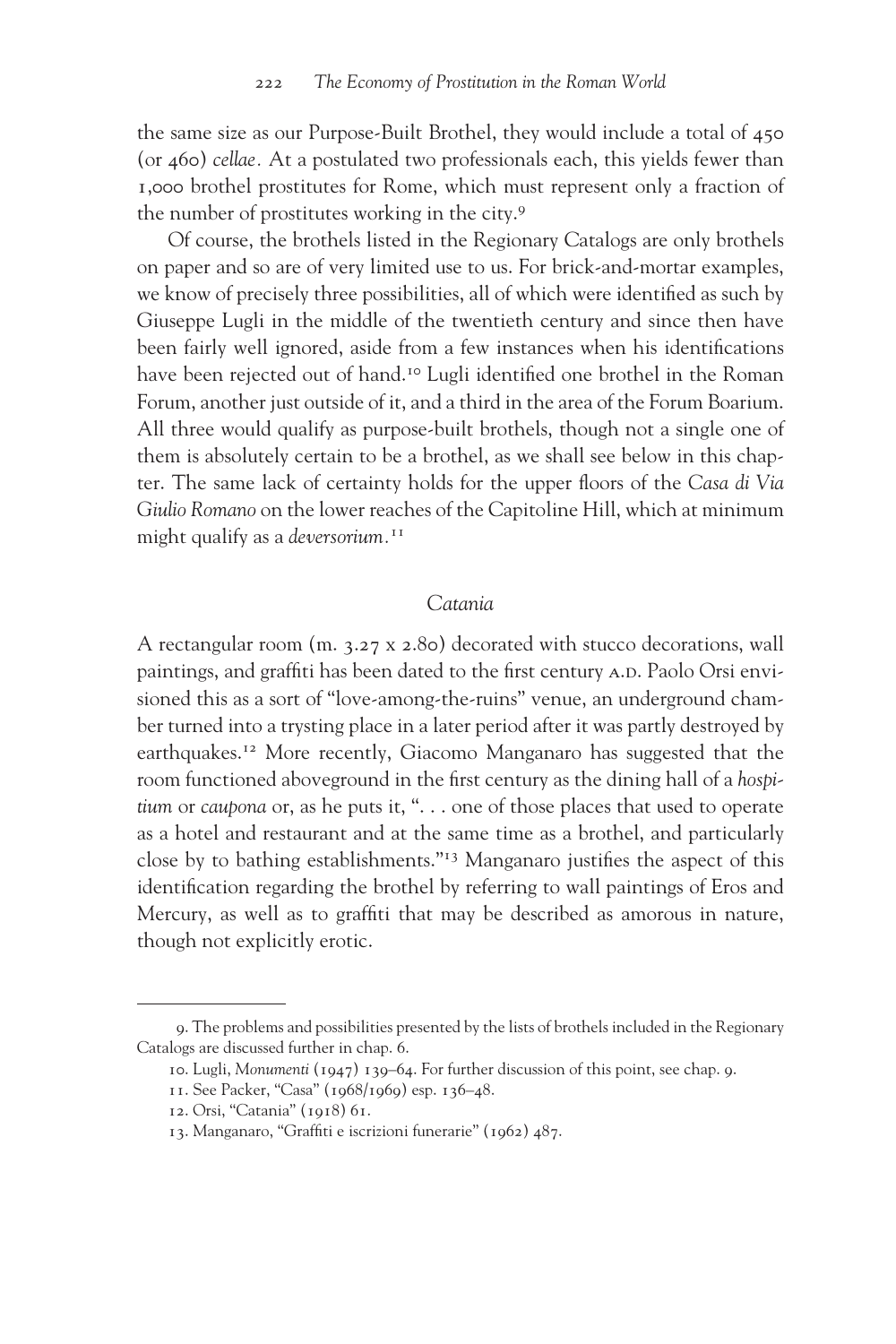### *Dura-Europos*

The remains of a private house show that part of it in the period  $A.D. 250-56$ was converted into the headquarters of a troupe of performers, some of whom may have been prostitutes.<sup>14</sup> For what it is worth, this establishment apparently meets all three criteria developed at Pompeii for the identification of brothels: design, erotic art, and graffiti.<sup>15</sup> To take them in order of usefulness, the art consists of a small, painted plaster relief of Aphrodite that was evidently affixed to an interior wall. The graffiti are not of the casual, client-generated kind, but are rather an official register painted within a relatively brief span of time that identifies the members of the group not exactly as prostitutes, but as performers, many of whom were slaves.<sup>16</sup> Finally, we come to the design of the building: there is perhaps only one room that might have served as a venue for sex, which means we would identify it as a crib.<sup>17</sup> So if the criteria are met, they are met in a weak manner, which has encouraged scholars to be cautious about identifying this structure as a brothel.<sup>18</sup>

Without doubt, the ancients would have regarded females in the group of performers as prostitutes, and there is some reason in this case for moderns to concur.<sup>19</sup> The justification lies in their legal status, their professional role, and the nature of the clientele they served. Because many if not most members of the group were slaves, they were completely at the disposition of their masters.<sup>20</sup> Some of the men have specific job designations (e.g., *skenikos* [actor])

16. One woman is called *hē paleopor<nē>*, "the old prostitute": Immerwahr, "Dipinti" (1944) 213, 225. This is a joke and/or an insult, as opposed to a job description. On the relative chronology of the graffiti, see Immerwahr, 200-10.

17. Room C3. See chap. 7 for the criteria for defining cribs. Room C4 was blocked off at this time, while C1 and C2 appear unsuitable as venues for sexual relations: see Brown, "Houses" (1944) 116–17.

18. Brown, "Houses" (1944) 116 ("headquarters of a guild of entertainers and prostitutes"); Immerwahr, "Dipinti" (1944) 261 ("it is not an organized brothel of the kind known from Greece and Italy"); Pollard, "Army" (1996) 225 ("brothel or guild centre for prostitutes and entertainers").

19. So Brown, "Houses" (1944) 116–17; Immerwahr, "Dipinti" (1944) 242, 257–62 (with great sensitivity to the difficulty in simply assuming such an identification); Pollard, "Army" (1996) 225. Immerwahr makes a valid connection (258) with Horace's *ambubaiae* (*Serm.* 1.2.1; see also Suet. *Nero* 27.2) and further draws a useful comparison (264) with the *fahrendes Volk* of the Middle Ages.

20. Immerwahr, "Dipinti" (1944) 238, 250, 255; Pollard, "Army" (1996) 225.

<sup>14.</sup> G5 House C: see Brown, "Houses" (1944) 116–17; Immerwahr, "Dipinti" (1944) 204–5, 210, 246.

<sup>15.</sup> See Brown, "Houses" (1944) 116–17; Brown, "Sculpture" (1944) 166–67; Immerwahr, "Dipinti" (1944) 205, 224–25.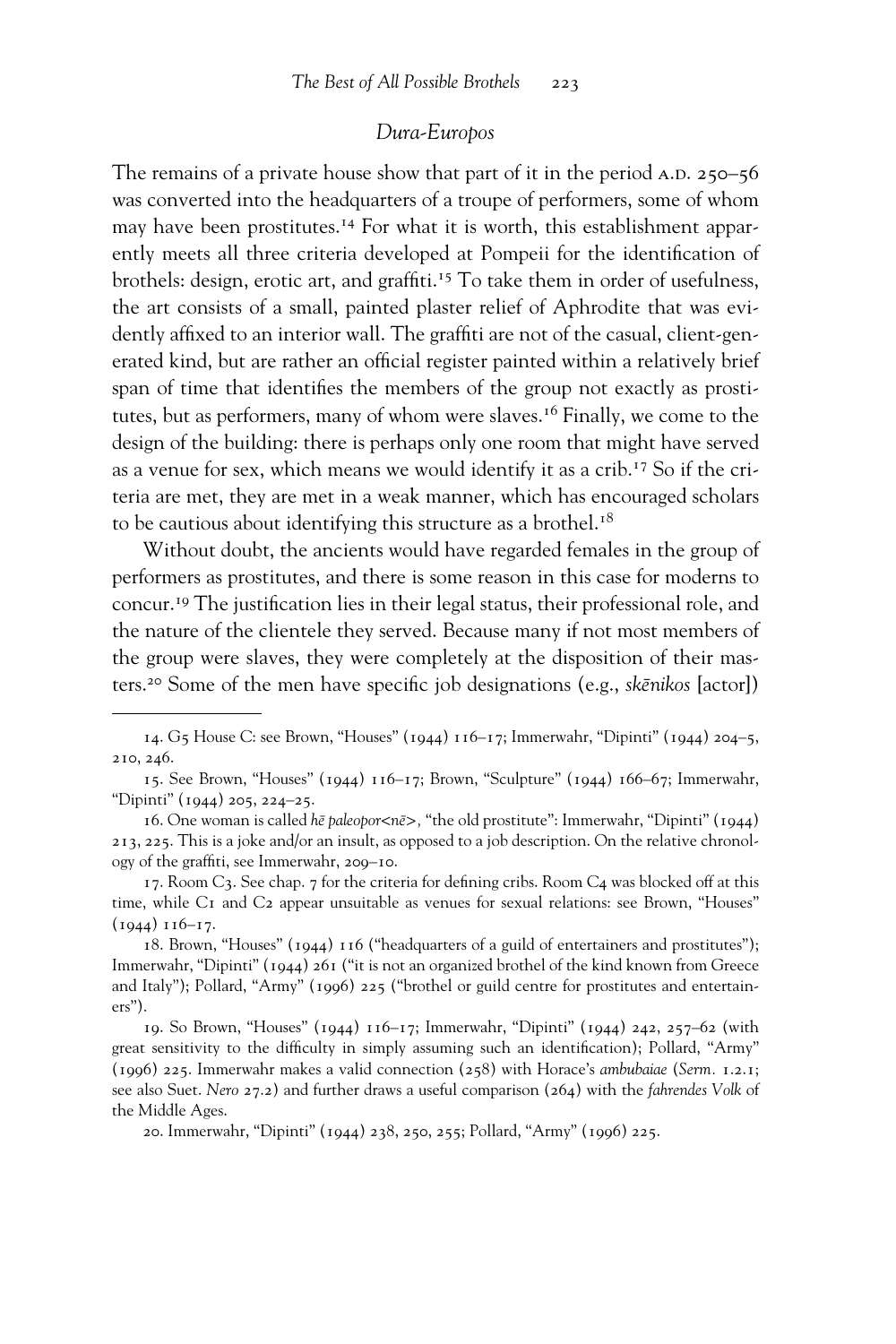but not the women, who tend to be described in terms of physical appearance, for better or for worse.<sup>21</sup> The performers seem to have formed two subgroups, one of which was based in Dura-Europos, the other in Zeugma.22 Both of these frontier towns sported major military installations.<sup>23</sup> Mention of an army official (*optio*) in the painted register appears to signify that the performers were under military supervision,<sup>24</sup> and it has been plausibly suggested that they were owned by the army.<sup>25</sup> If so, it must be stressed that this establishment ill corresponds to the modern concept of the military brothel.<sup>26</sup> It may, moreover, have been a far from universal phenomenon even in antiquity. Such arrangements, operating under the supervision of very junior officers, seem especially appropriate for relatively isolated frontier areas. High-ranking officers, of course, would have wanted to avoid the opprobrium of identification as pimps.<sup>27</sup> But surely the ambitious, upwardly mobile soldiers among the lower ranks would also have had this concern, leading one to surmise that their role in organizing prostitution for the troops may have been hampered by social constraints. When the opportunity presented itself and willing impresarios could be found, as at Dura-Europos, perhaps adopting as the thinnest of veils the theory that they were simply making arrangements for a troupe of "entertainers," commanders doubtless tended to turn a blind eye.

The number of performers—as many as sixty-three names are listed—suggests that they must have been broken up into smaller groups that lived in other dwellings.28 They presumably gave performances mainly in private houses and were hired out for short periods.<sup>29</sup> The army base was only a couple of blocks away from their "headquarters."30 These details suggest that most of the prostitution taking place must have occurred off-site as well. If true, this

<sup>21.</sup> Immerwahr, "Dipinti" (1944) 224–25, 230, 255; Pollard, "Army" (1996) 225. I note in passing that no one has suggested that any of the male members of the troupe acted as prostitutes.

<sup>22.</sup> Immerwahr, "Dipinti" (1944) 250–60. There is no evidence that they served other towns, as Immerwahr speculates (258).

<sup>23.</sup> As Pollard, "Army" (1996) 225, points out.

<sup>24.</sup> Immerwahr, "Dipinti" (1944) 245, 252, 261 (also a *stathmouchos*).

<sup>25.</sup> Pollard, "Army" (1996) 225. Immerwahr's notion that the performers were bad for morale seems to reflect his own mentality rather than that of the Roman soldier: "Dipinti" (1944) 264.

<sup>26.</sup> Phang, *Marriage of Soldiers* (2001) 249.

<sup>27.</sup> Phang, *Marriage of Soldiers* (2001) 251.

<sup>28.</sup> Immerwahr, "Dipinti" (1944) 254, 259, who suggests (261) their quarters were provided by the military.

<sup>29.</sup> Immerwahr, "Dipinti" (1944) 257, 259.

<sup>30.</sup> Immerwahr, "Dipinti" (1944) 260.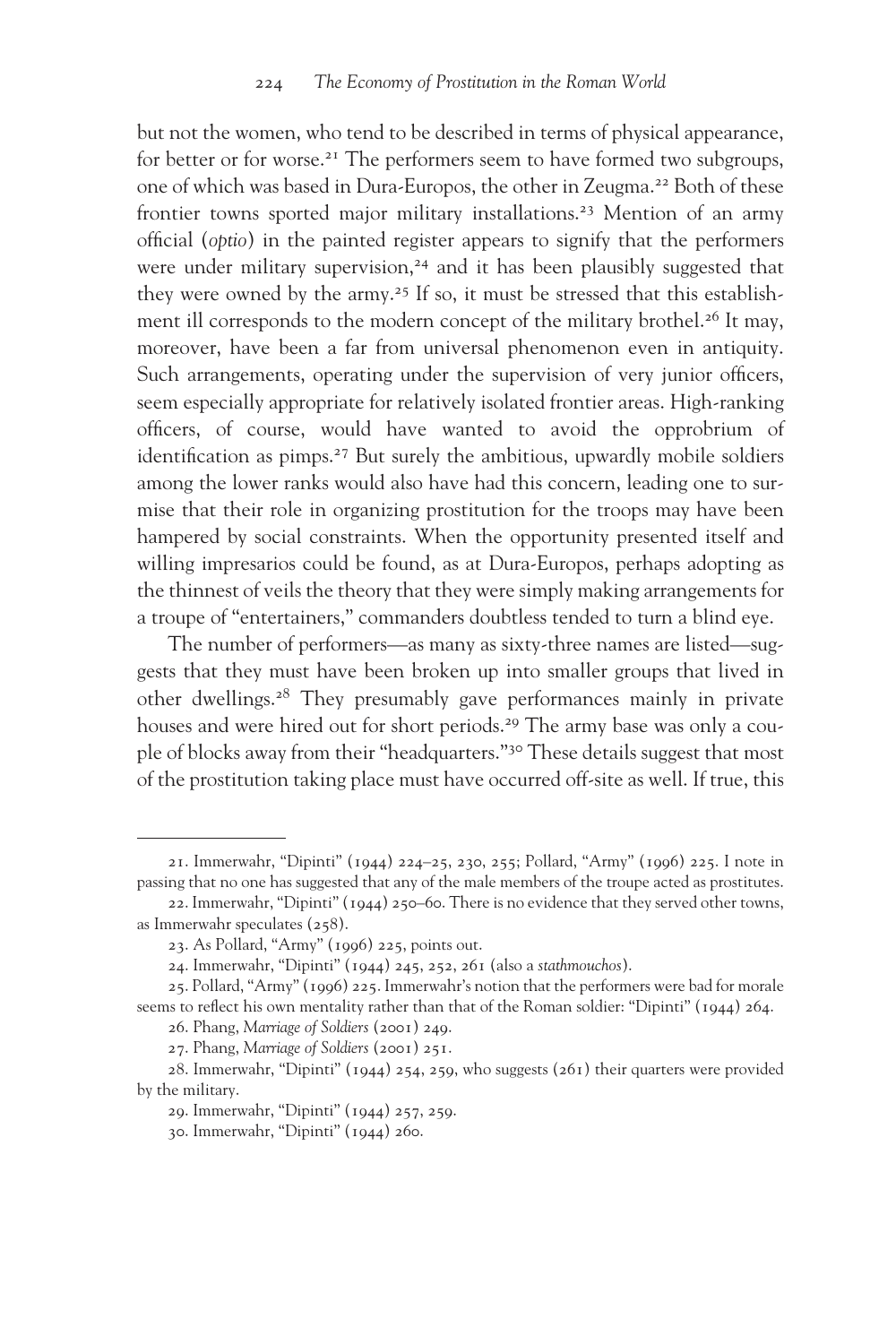does not inevitably mean that the headquarters was not in some sense a brothel. Rather, it suggests that our efforts to identify brothels are liable to constant challenge not only from the inadequacy of physical evidence but also its apparently wide variety.31

# *Ephesus*

Anyone wanting a sense of the absurd difficulties confronting the search for brothels in the ancient world would do well to contemplate the situation at Roman Ephesus, where an inscription that appears to mention a brothel has been found, while the brothel itself remains impossible to locate. The fragmentary inscription, carved on an architrave,<sup>32</sup> mentions a latrine, in connection with *paidiskẽia* (scil. "brothel facilities"). The inscription was in fact found in a latrine adjacent to an important bath complex called after two of its benefactors, the Varius or Scholasticia Baths.

No certain brothel can be identified here, however. The structure located behind the latrine, which was once thought to be a brothel, is almost certainly a Roman peristyle house and not the purpose-built brothel that the inscription seems to imply. In fact, the inscription may have been taken from another, unknown location for reuse in its findspot.<sup>33</sup> The formal commemoration of a brothel or the like in an elaborate inscription of this kind is a singular, not to say strange, phenomenon, and it may well be that we simply do not understand this reference.<sup>34</sup> At Pompeii, for example, we would not expect to find an ancient inscription identifying a building as a *lupanar*. In fact, such a find might seem automatically to disqualify such an identification, falling as it does under the rubric "too good to be true."

<sup>31.</sup> See Pollard, "Army" (1996) 225, who rightly emphasizes that the distinction between guild headquarters and place of employment is far from clear.

<sup>32.</sup> *SEG* 16 (1959) 719 = *IK* 12 (Ephesos 2) 455. The text and a photograph are in Jobst, "Freudenhaus" (1976/7) 63–64, who dates the inscription (65) to the period following the reign of Domitian. The inscription is ambitiously reconstructed by Fagan, *Bathing in Public* (1999) 335–36, who risks making a functionalist confusion of bath with brothel.

<sup>33.</sup> So argues Jobst, "Freudenhaus" (1976/7) 65, 69. The plural *paidiskēia* may suggest an informal arrangement, not something identifiable as a "brothel," though it is difficult to see why such an establishment should receive epigraphic commemoration: see the text below.

<sup>34.</sup> In the end, sadly, the agnosticism of *LSJ* Suppl. s.v. "*paidiskeios"* ("with uncertain significance") may have to be preferred.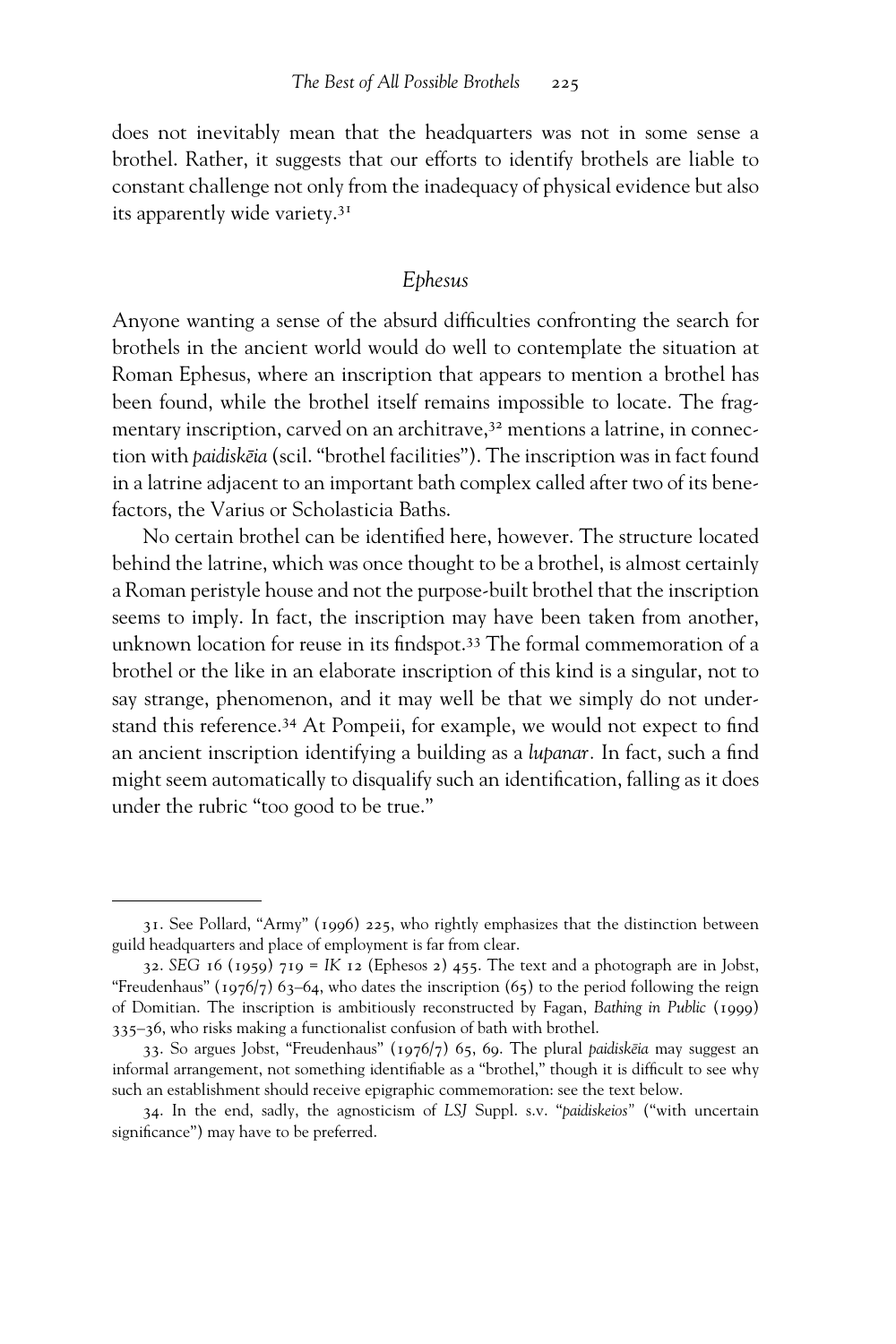### *Ostia*

It is worth observing that no certain brothels are known among the extensive remains of the main port for the city of Rome at its height.35 We have only to do with possibilities. Perhaps the likeliest candidate for brothel-status at Ostia is the House of Jupiter and Ganymede (1.4.2, Casa 3). Guido Calza some time ago identified this establishment as a hotel for homosexuals and was followed in this opinion, at least for a time, by John Clarke after he conducted a detailed study.36

These scholars employ the very criteria adopted first by Matteo Della Corte and later by Andrew Wallace-Hadrill for identifying brothels at Pompeii. First, there is design, effected by a remodeling accomplished between A.D.  $184-92$  that articulates a series of rooms. Next is erotic graffiti, which here exclusively relates to sex between males. Third is erotic art, here in the form of paintings of Flora, Bacchus, and Jupiter with Ganymede.37

Despite seeing all three criteria fulfilled, both Calza and Clarke prefer to identify the establishment as a hotel rather than as a brothel, persuaded as they are that the size of the rooms is too large and the quality both of the construction and of the wall paintings is too high for a brothel.38 Such caution seems too extreme, however. Calza and Clarke imply that there must be a fundamental difference between the design and appointments of a hotel and those of a brothel, which is unlikely to be true for the Romans.

Worth noting is the fact that there are some examples of hotels in Pompeii that are indeed relatively well-appointed. It is established in fact that both inns and restaurants at Pompeii commonly featured elements associated with the high-end *domus,* such as *atria* with *impluvia* (water-basins embedded in the floor), or were simply converted from such dwellings.<sup>39</sup> Given the elite prejudice against patronizing such places, it is difficult to conclude that their client

<sup>35.</sup> Meiggs, *Ostia*<sup>2</sup> (1973) 229, has a nice statement of the problem. See also Dierichs, *Erotik* (1997) 72. Kleberg, *Hôtels* (1957) 45–48, notes an apparent scarcity of other service establishments such as hotels and eating places; his explanations for this phenomenon do not convince, however: 55–56. The precise significance of the reference with regard to prostitution to the *statio cunnulingiorum* ("meeting place of the cunt-lickers") in the mosaic inscription from the Baths of Trinacria is difficult to establish: see chap. 7.

<sup>36.</sup> Calza, "Scavi" (1920) 334–75, 384–410; Clarke, "Decor" (1991). On the painting of Jupiter, Ganymede, and Leda, see also Clarke, "New Light" (1991).

<sup>37.</sup> Clarke, "Decor" (1991) 91, summarizes the criteria. See Clarke, 92, for the date; 94, for the graffiti.

<sup>38.</sup> Calza, "Scavi" (1920) 373–75; Clarke, "Decor" (1991) 94–95, 101.

<sup>39.</sup> See Packer, "Inns at Pompeii" (1978) 12, 18, 24, 26, 44, 46–47; Jashemski, *Gardens of Pompeii* I (1979) esp. 167–68.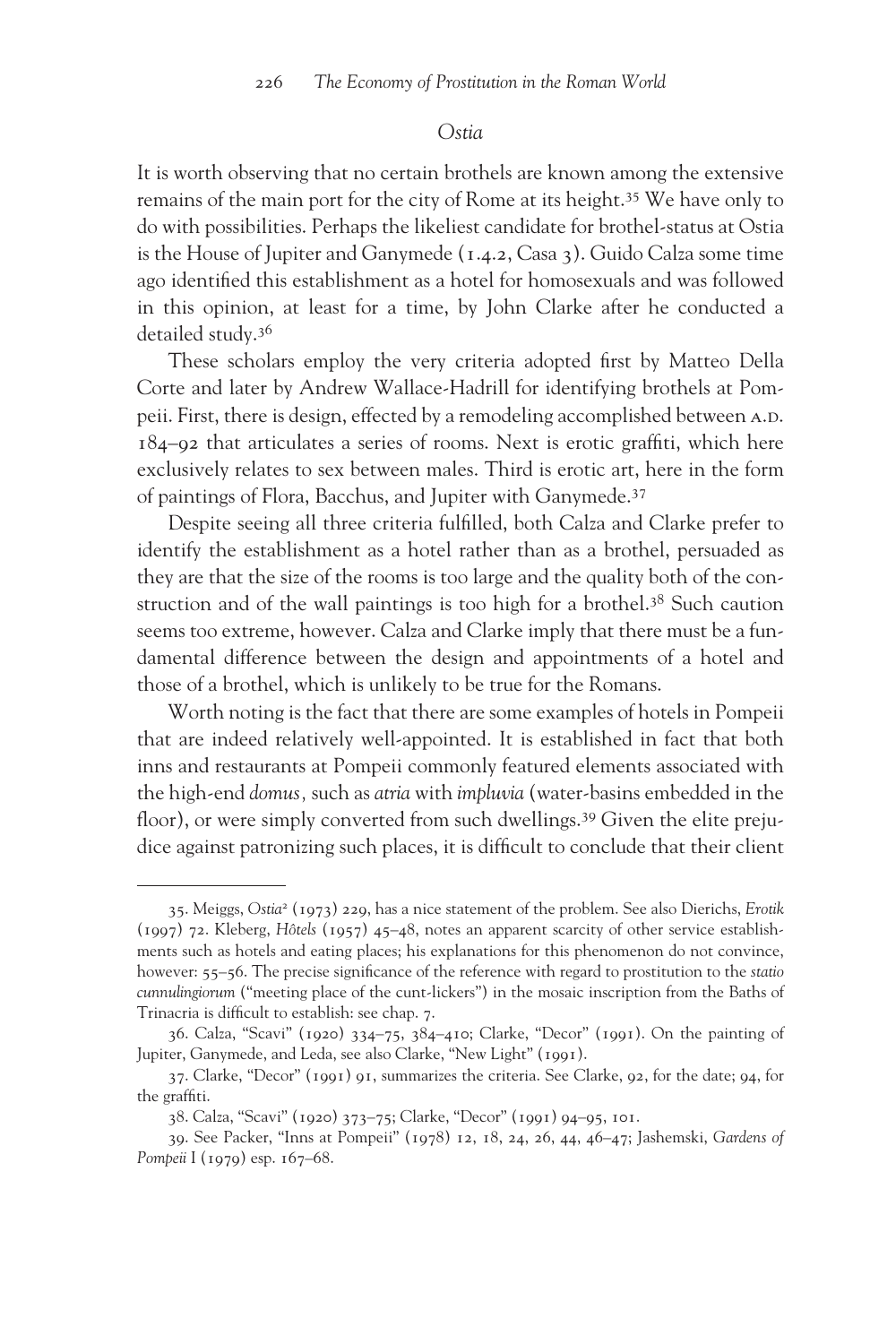base was exclusively or even mainly upper-class. They may have been designed instead to appeal to members of the sub-elite who had the cash to enjoy a faux elite atmosphere, on a short-term basis at any rate. The same point holds for brothels as for hotels, in that any attempt to create a elite ambience, whether successful or not, might bring in more profit.<sup>40</sup> The crux is that the distinction between hotels and brothels is functionally and formally impossible to maintain for the Romans.41

If this reasoning is correct, it suggests that not all Roman brothels were decorated in the same fashion. The contrast is stark, for example, between the luxurious atmospherics of the Ostian example and the austerity of the Purpose-Built Brothel at Pompeii, where the only glimpse of high living was afforded by the erotic *tabellae* on the walls (chapter 4). Luxury, or the appearance of it, is for similar reasons a component of some modern brothels. The following description of the parlor of a Nevada brothel is worth quoting in full, to try to get a sense of what the owners and operators of the establishment in the House of Jupiter and Ganymede were setting out to accomplish with their decorative scheme:42

During the line-up, the customer lounges in one of several plump leather chairs in the enormous red-carpeted parlor. The sumptuous room bulges with sizzling crimson sofas, enhanced by a scattering of virginal-white love seats, glass-and-brass tables, lush floral arrangements, and marble statuary. Luxuriant scarlet-velvet draperies fall into folds over windows and in corners, adding a sense of voluptuousness. The thick noise-absorbing carpet dulls sounds, while the sparkle of marble and glass creates a visual spectacle. The soft chairs in which customers sit, anticipating pleasure to come, face a raised alcove lighted by an enormous crystal chandelier. And beneath it, in solitary splendor, gleams the pièce de résistance—a highly polished, snowwhite, baby grand piano.

The alert reader will note that the language is deliberately designed to sexualize the space being described; in fact, it is no accident that descriptions of extravagant appointments have been an important part of popularizing works

<sup>40.</sup> For a classical Athenian example, see Davidson, *Courtesans and Fishcakes* (1998) 94.

<sup>41.</sup> Clarke, "Decor" (1991) 95, points out that the location of the House of Jupiter and Ganymede near the Forum and its baths and across the street from a tavern serving food and drink is conducive to the operation of a hotel. The same holds for a brothel, of course.

<sup>42.</sup> From Shaner, *Madam* (2001) 44.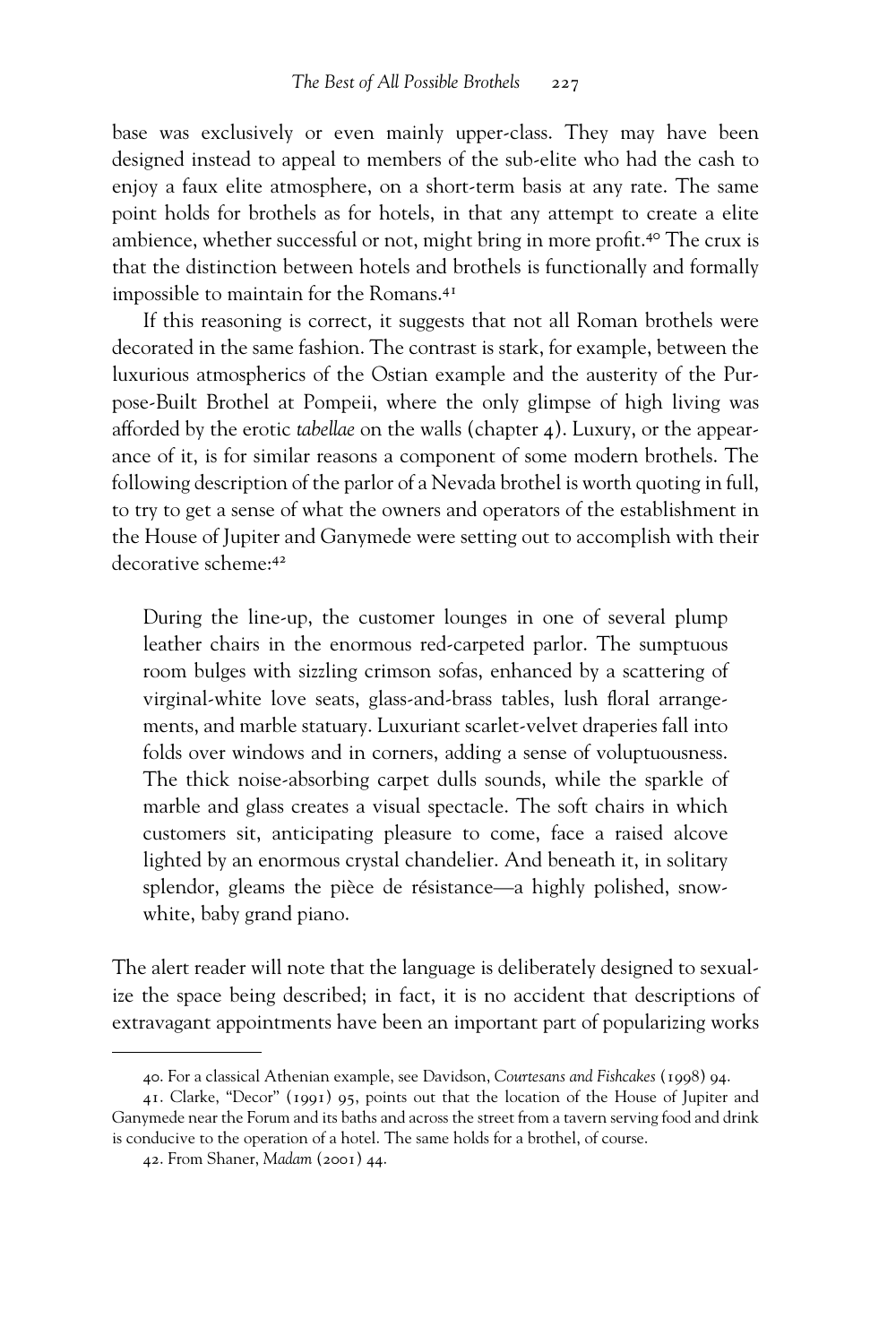on brothels. There is, for example, an entire subgenre of literature devoted to mythologizing the Victorian brothel.43

The aim of this discourse obviously is to titillate.<sup>44</sup> The author of this passage takes the theme one step further when she writes in the next paragraph, "In short, the parlor at Sheri's is a very sexy room, vulval in the billowing of its smooth scarlet cushions and the soft folds of its 'stroke-me' velvet draperies."45

It is worth noting that the room described at Sheri's Ranch is found in a building haphazardly constructed around the original nucleus of a double-wide trailer. Despite that fact, as well as the self-consciously literary aspects of the presentation, the description of the parlor does seem to capture the actual ambience of the establishment, itself so self-consciously a brothel as to sport an actual red light, said to be visible for miles around.46 A Victorian brothel that burned down in nineteenth-century St. Paul, Minnesota makes the same odd connection between life and literature in the items it featured. A list of these items was made for the purposes of an insurance claim and published in the local newspapers; it included a piano valued at one thousand dollars. Evidently pianos were standard equipment even in relatively humble St. Paul brothels of that time.47

Such luxury, or the appearance of it, is not of course an inevitable feature of brothels in every culture. An example is the municipal brothel of medieval Germany, a visit to which might in some places almost itself be construed as an act of penance. Though local authorities in some places realized that for many visitors the municipal brothel was the public face of the town and thus sought to impress them with the installation of glass windows and ovens, in many other places they furnished the brothels in a spare manner and allowed only limited sexual options.48 The familiar comparison of brothel with sewer perhaps makes more sense here than in many other settings. The institution was no luxury for the town in which it was located, in that there was little or no interest in turning a profit on the part of local authorities.<sup>49</sup> For all that, the

<sup>43.</sup> See Best, *Controlling Vice* (1998) 2, 14.

<sup>44.</sup> On conventions in brothel literature (a much understudied topic), see Best, *Controlling Vice* (1998) 2.

<sup>45.</sup> For a more "realistic," but still unsatisfactory, description of the quondam Mustang Ranch, see Albert, *Brothel* (2001) 11–13, 42, 53, 98–99.

<sup>46.</sup> Shaner, *Madam* (2001) 140–41.

<sup>47.</sup> Best, *Controlling Vice* (1998) 68–89.

<sup>48.</sup> P. Schuster, *Frauenhaus* (1992) 58–59, 64. On the lack of sexual freedom in the German medieval brothel, see also B. Schuster, *Freien Frauen* (1995) 26, 130–31.

<sup>49.</sup> P. Schuster, *Frauenhaus* (1992) 47; B. Schuster, *Freien Frauen* (1995) 95. Of course the authorities did at times succeed in raising revenue, which they might divert to a special use, for example, maintenance of the poor: see Schuster, *Freien Frauen* 261, 364. The interests of the brothel-manager were of course quite different: B. Schuster, *Freien Frauen,* 112–13.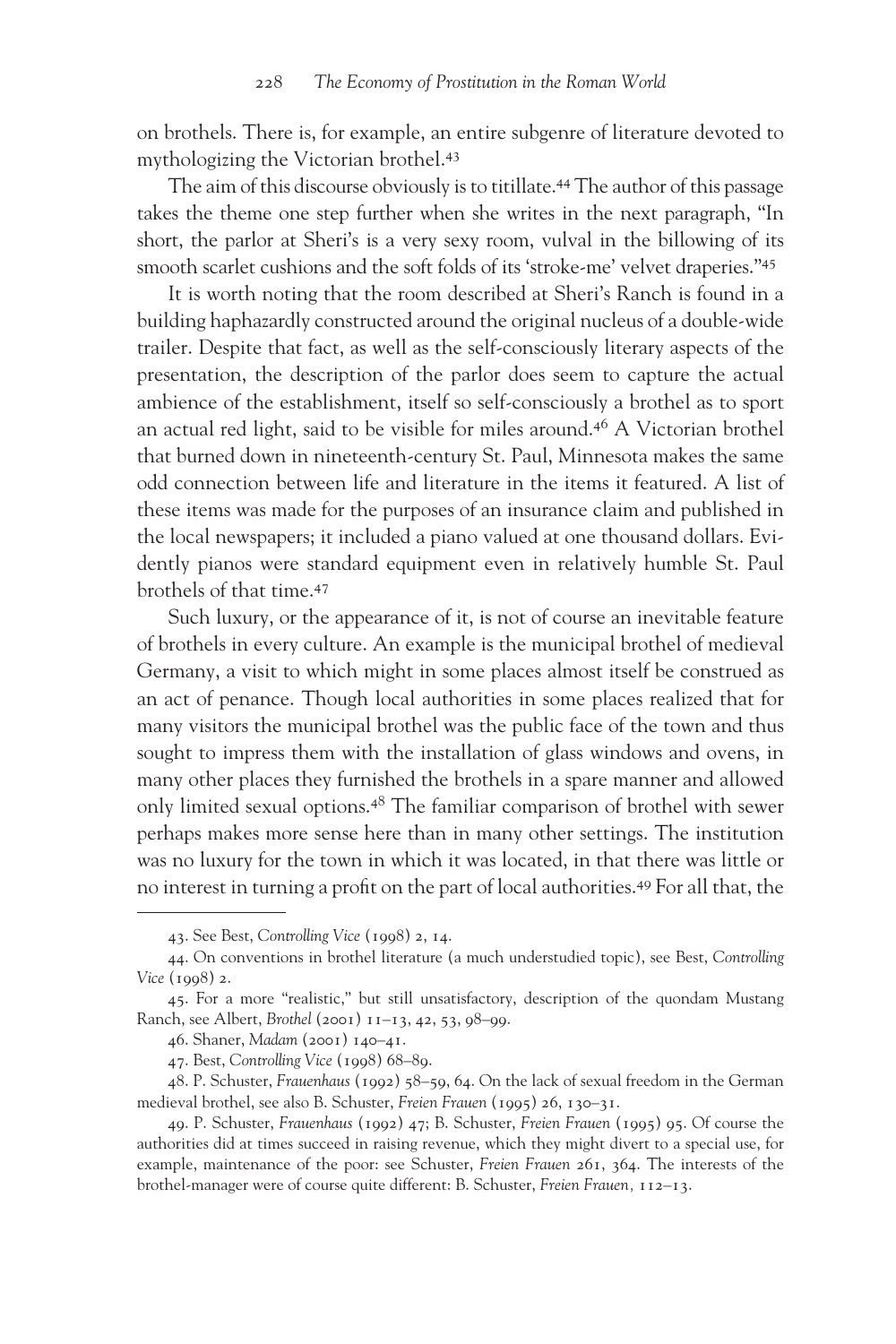atmosphere, aided in part by the availability of alcohol, might still be described as erotically charged, at least given the cultural context of the day.50 Of course it was so in the eyes of the Reformers.51

More recently, John Clarke has rejected his cautious argument regarding the House of Jupiter and Ganymede, and withdrawn his identification of the establishment as a hotel for homosexuals, evidently out of concerns grounded in orthodox social constructionism.<sup>52</sup> It may be, however, that it is easier simply to accept the presence of a brothel, rather than a hotel catering to persons of a given "sexuality." On the basis of the evidence that is available to us, we can be certain neither of the gender of all of the prostitutes nor of the sexuality of the clients. In other words, the fact that the graffiti refer exclusively to same-sex relations does not inevitably mean women did not sell sex there as well, any more than the presence of all-heterosexual graffiti at a brothel means that male prostitutes did not work there.

The evidence from Pompeii tends to support this argument. There are at least a couple of brothels where we know both male and female prostitutes worked.53 There were surely others, though it is perhaps safe to conclude that most of the Pompeian brothels had only female prostitutes. Was this singlesex configuration a local phenomenon? A text by the dream-specialist Artemidorus suggests that all-female brothels were the norm elsewhere as well.54 Dreams about the mouth represent the household, he writes, with the teeth signifying the inhabitants. Those on the right stand for the men, those on the left for the women, except for some rare cases where, for example, all the teeth represent women (a brothel-keeper with only women) or men (a farmer with only men). Artemidorus here contrasts the typical or ideal configuration of the *oikos* containing both male and female members with examples that violate this norm. Here he seems to be implying that brothels, for example, were typically unisex rather than that such arrangements were rare for brothels. Even if we accept the latter interpretation, however, we cannot cite this passage as evidence for male brothels.

Of course such brothels did exist in antiquity. An imperial constitution of A.D. 390, for example, orders the repression at Rome of all male brothels (*virorum lupanaria*).55 The possibility of such brothels in Pompeii merits further

<sup>50.</sup> See Schuster, *Frauenhaus* (1992) 67.

<sup>51.</sup> See Schuster, *Freien Frauen* (1995) 236–37.

<sup>52.</sup> Clarke, *Looking at Lovemaking* (1998) 88 with n. 79.

<sup>53.</sup> See cat. nos. 10 and 14.

<sup>54.</sup> Artemid. 1.31.

<sup>55.</sup> Valent., Theod., Arcad. *Coll.* 5.3 (a. 390). See chap. 3.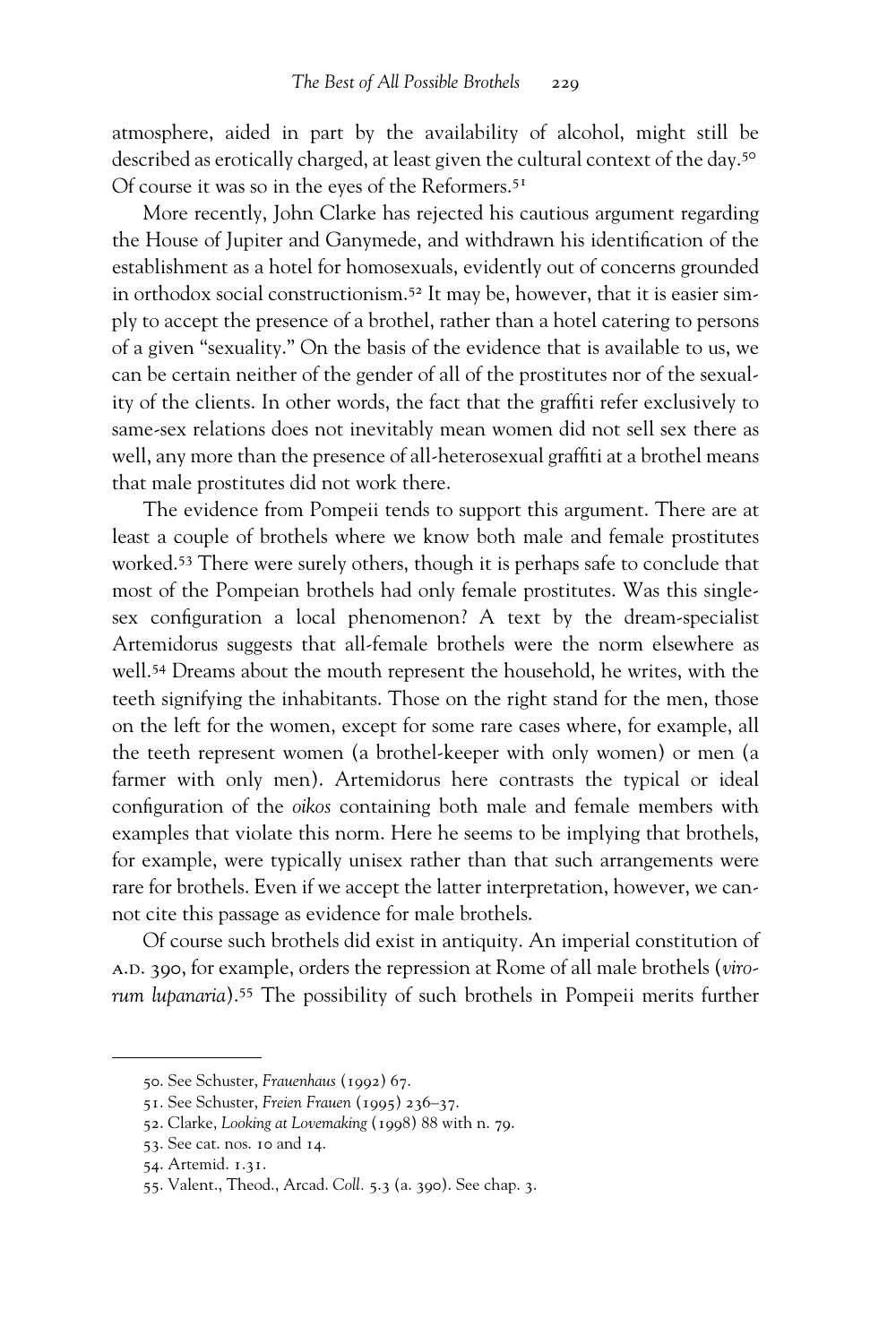study, in my view. But even if we could be certain that all the prostitutes in the House of Jupiter and Ganymede at Ostia were male, few scholars, given that we are mostly social constructionists of one stripe or another, would accept that this means the clients were exclusively homosexual or, to give the radical constructionist view its full weight, "homosexual" at all. In other words, we can reasonably try to separate the problem of sexuality from that of brothelidentification. This is not to say that characterization of the establishment as one that catered to same-sex preferences is unfounded or impossible, but that it cannot be strictly proven. This idea pays tribute to the careful considerations of Calza and Clarke, but is perhaps a bit more optimistic. Identification of the House of Jupiter and Ganymede as a brothel remains merely possible and far from certain. The same holds for the theory that, as a brothel, it specialized in selling sex between males.

As for other possible brothels in Ostia, the first of the difficulties raised by Calza and Clarke seems the more intractable. The lack of a fine line between brothels on the one hand and hotels and, as we shall see below, lower-class housing in general on the other means that almost any of the structures in Ostia identified by modern scholars as *deversoria* might have been used as brothels. The lack of certainty here is too great to name more than a couple of the more likely examples. The House of Diana  $(1.3.3-4)$  shows evidence of partitioning on its upper level into small, perhaps makeshift spaces, ideal for the Roman hotel/residence/brothel.<sup>56</sup> An even better candidate, given its third-century erotic wall paintings, two of which adorn a single room, is the *Casa delle Volte Dipinte* (3.5.1), which has been identified both as a hotel and a brothel, owing also to a ground-floor layout featuring two rows of simple rooms divided by a corridor and evidently sharing a kitchen and latrine.57

<sup>56.</sup> The House of Diana, at least on the upper stories, is commonly understood to be a *deversorium:* Hermansen, Ostia (1981) 127. For a recent study of the ground floor, see Marinucci, "Maison" (2001). On housing in Ostia, see also Gering, "Habiter" (2001); Heres, "Cherche" (2001). On the evidently widespread use of partitions in lower-class housing in Ostia, see Frier, *Landlords* (1980) 4–5; Scobie, "Slums" (1986) 428. Note the room divisions of the *Casa di Via Giulio Romano* at Rome: Packer, "Casa" (1968–1969) esp. 136–48.

<sup>57.</sup> See Kleberg, *Hôtels* (1957) 46; Calza and Nash, *Ostia* (1959) 29–30, 80; Pavolini, *Vita* (1986) 233–37; Scarano Ussani, "*Lenocinium*" (2000) 257; Guzzo and Scarano Ussani, *Veneris figurae* (2001) 74 n. 216; Heres, "Cherche" (2001) 225; both identifications are tepidly accepted by Packer, "Inns at Pompeii" (1978) 12, 170, who lists other Ostian buildings with a similar plan. The northwest corner shows a bar connecting with the house: Girri, *Taberna* (1956) 26; Hermansen, *Ostia* (1981) 151–52. Hermansen (at 193) argues against identification as a brothel on the basis of the kitchen. Clarke, *Looking at Lovemaking* (1998) 265–74, as ever must be recommended for reproductions and discussion of the wall paintings (in this case poorly preserved). He is skeptical (at  $271$ ) of the brothel-identification here too because of the high quality of the art. On the paintings and the building, see also Felletti Maj, "Ostia" (1960); Felletti Maj, *Ostia* (1961).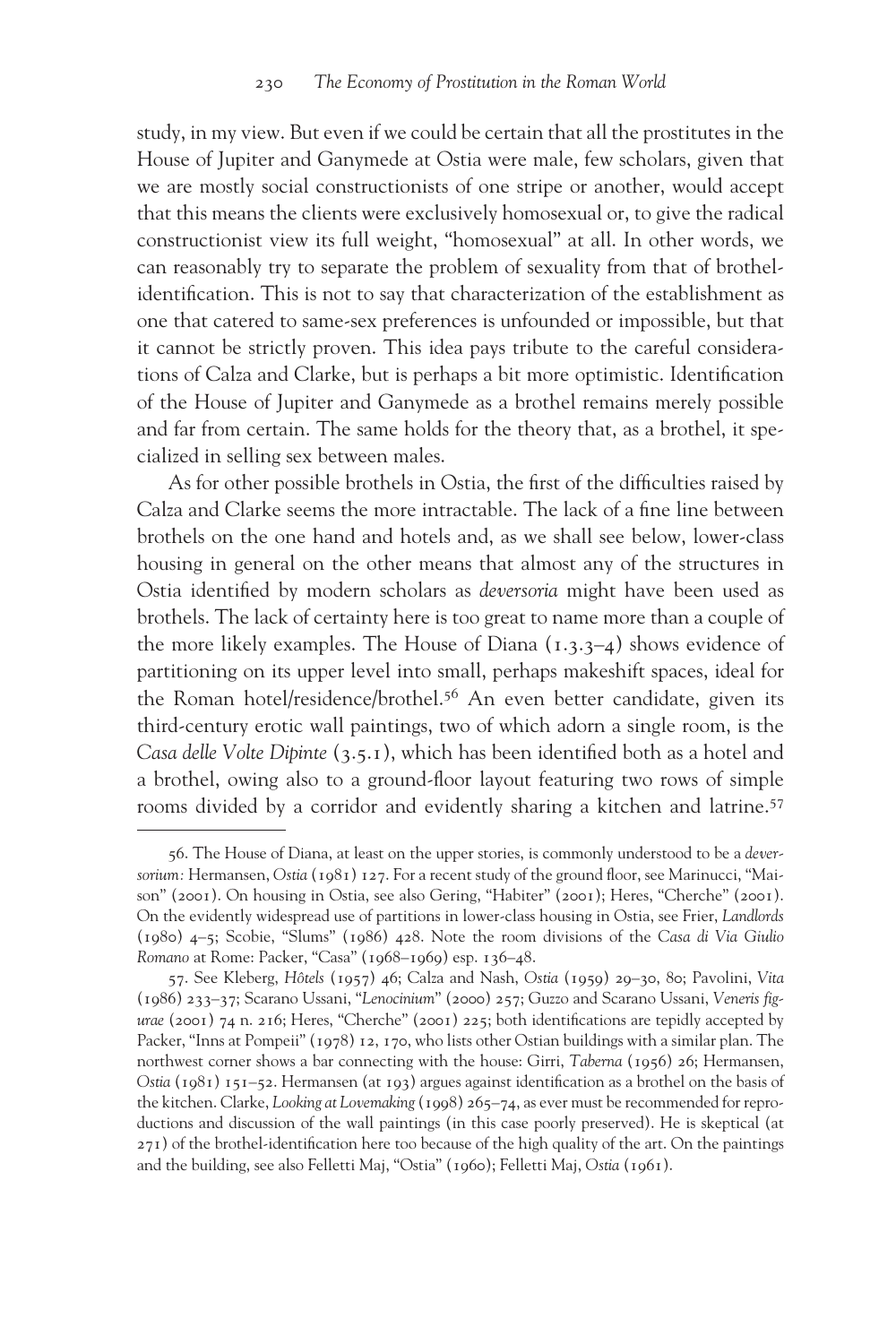Other possible candidates worth mentioning are the large bars/restaurants that show multiple rooms in back and/or upstairs suitable for lodging as well as for the sale of sex.58

Finally, we note that as bleak as the situation is in regard to Ostian brothels, that concerning Ostian prostitutes is not one bit better. The graffiti preserved in the House of Jupiter and Ganymede do not allow us to distinguish with certainty the customer from the prostitute, if we can indeed correctly assume that this was a brothel. Despite the evidence for the status and role of women in ancient Ostia at various social levels, not a single name has come down to us of a female who might with any reason be conjectured to be a prostitute.59

# *Sayala (Lower Nubia)*

A tavern district dating to the end of the third century A.D. was located very near the southern edge of Egypt, in close proximity to the Roman border garrison at Hiera Sycaminos.<sup>60</sup> A number of these taverns, whose remains, including ovens, show that food as well as drink was for sale, are equipped with a small side room that appears to have functioned as a *cella* or crib, that is, a venue for private parties that may have featured the sale of sex.<sup>61</sup> One building, connected through a stone walkway with one of the taverns, seems to have functioned precisely as a kind of—relatively well-appointed—crib.<sup>62</sup> These are perhaps not brothels in a strict technical sense, since it is far from clear either that two or more prostitutes worked in them at the same time or that the sale of sex was the chief or even a major component of business. All the same, they demonstrate once more the futility of insisting that the "classic" profile of the Purpose-Built Brothel at Pompeii serve as the model for brothels elsewhere.

<sup>58.</sup> See Girri, *Taberna* (1956) 9, 14–15, 32; Rowell, "*Satyricon*" (1957) 223; Hermansen, *Ostia* (1981) 147–50, 152, 167–68, 175, 193–94; Scarano Ussani, "*Lenocinium*" (2000) 257.

<sup>59.</sup> On Ostian women, see Kampen, *Image and Status* (1981); Herzig, "Frauen in Ostia" (1983). 60. Kromer, *Weinstuben* (1967) dates (at 128) the complex to A.D. 274–98.

<sup>61.</sup> Lamps, animal bones, drinking cups, and a hearth were all found in these rooms, suggesting at minimum that food and drink were consumed there: see Kromer, *Weinstuben* (1967) 21–22, 30–31, 50, 54, 59–60, 62, 65, 67, 72–76. Kromer (72) appears to believe these spaces were used for storage, which would not obviate other uses.

<sup>62.</sup> Objekt 4: Kromer, *Weinstuben* (1967) 41–47, 76, who cites as criteria for identification design and graffiti (the latter consisting of obscene doodling on potsherds).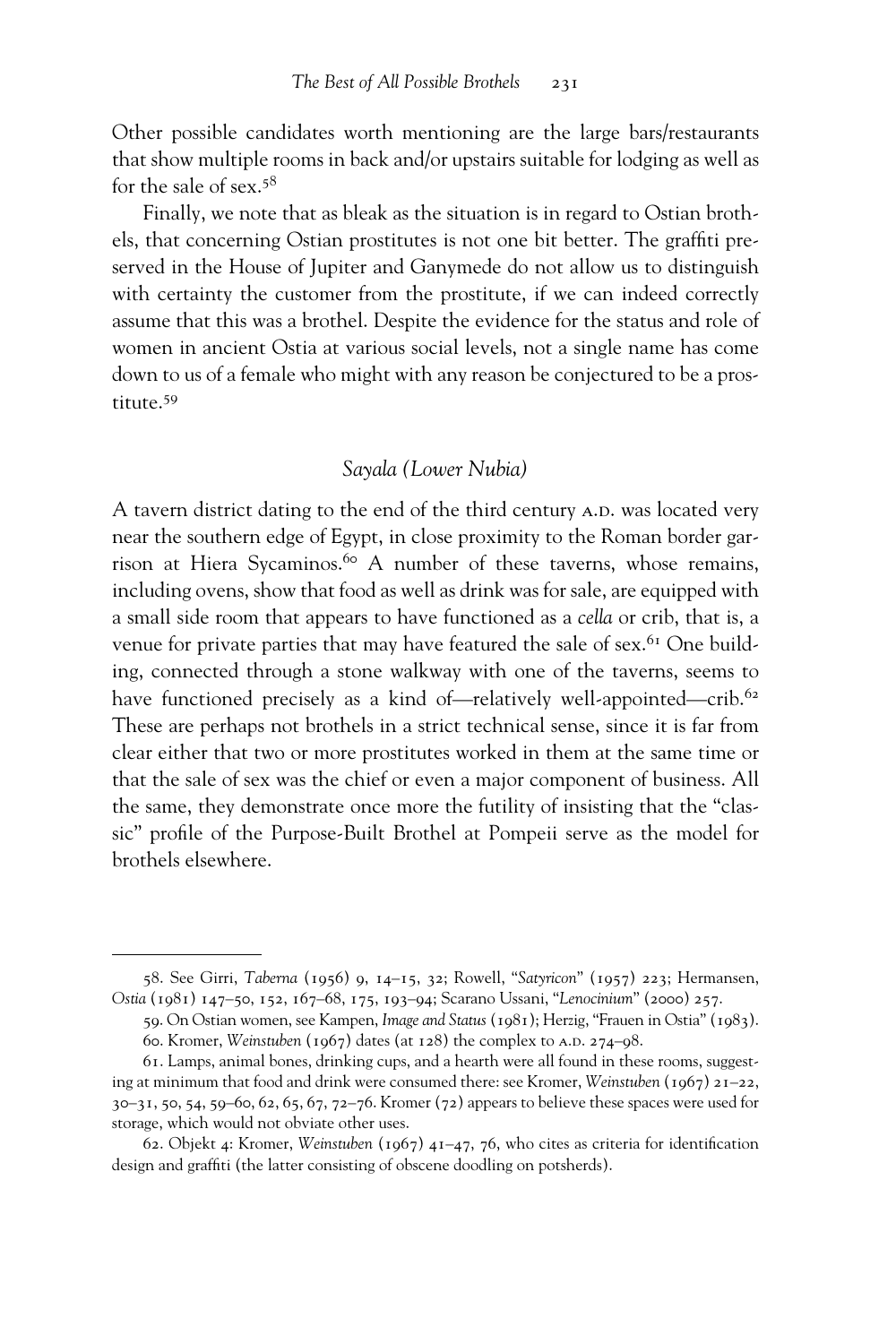## the name of the rose

The Purpose-Built Brothel is almost too good to be true. One element that adds to its cachet is its elusive name. The various names proposed for this brothel include *Lupanare nuovo, Lupanare grande,* and *Lupanar* of Africanus (and Victor). None of these seem suitable. The brothel was "new" only at the time of its discovery in 1862. It is indeed large, if only by the standards of other Pompeian brothels, but, confusingly, *Lupanare grande* or a variant of it is attached to another building that is almost certainly not a brothel, the *gran lupanare* or *lupanare grande* (6.14.43).63 It may not in fact stand as the largest brothel in Pompeii, $64$  nor can we ascribe it with confidence to proprietors named Africanus and Victor.<sup>65</sup>

Some authors refer to this brothel simply as (the) *lupanar,* a piece of Pompeianist slang that would be accurate if it were indeed the only brothel in town. "Forum Brothel" is not strictly accurate either, since the brothel is not in the Forum, but two or three blocks away. I thus propose to rename it the Purpose-Built Brothel, which I will be the first to admit is not the most elegant of attributions, in the hope that my argument that it was the only one of its kind at Pompeii gains favor.

#### love shack

Located on a narrow, winding street not far from the town Forum, the Purpose-Built Brothel conforms nicely to the Roman literary cliché that brothels were located on winding, secluded back streets (figs.  $4-11$ ).<sup>66</sup> It contains five simple small rooms on the ground floor, each of which features a masonry bed which almost certainly would have sported some sort of mattress or cushions in antiquity. On the upper walls of the passageway that connects the rooms are a series of erotic paintings. Five more rooms are upstairs, accessible by a separate entrance stairway and a balcony.<sup>67</sup> The whole is complemented by a painting of Priapus located downstairs  $(f_1g, 11)$ , which sports two phalluses no less (as though to confirm the brothel-hunter's good fortune);<sup>68</sup> a latrine under

<sup>63.</sup> See the first appendix.

<sup>64.</sup> See no. 6 in the catalog (appendix 1).

<sup>65.</sup> The attribution of various properties to "proprietors" whose names are included in the graffiti is highly dubious: see the notes to appendix 1.

<sup>66.</sup> See chap. 9.

<sup>67.</sup> For a description of the Purpose-Built Brothel, see Clarke, *Looking at Lovemaking* (1998) 196–206. We lack a really satisfactory account of the upstairs.

<sup>68.</sup> On the significance of the representation of Priapus in the context of the brothel, see appendix 1.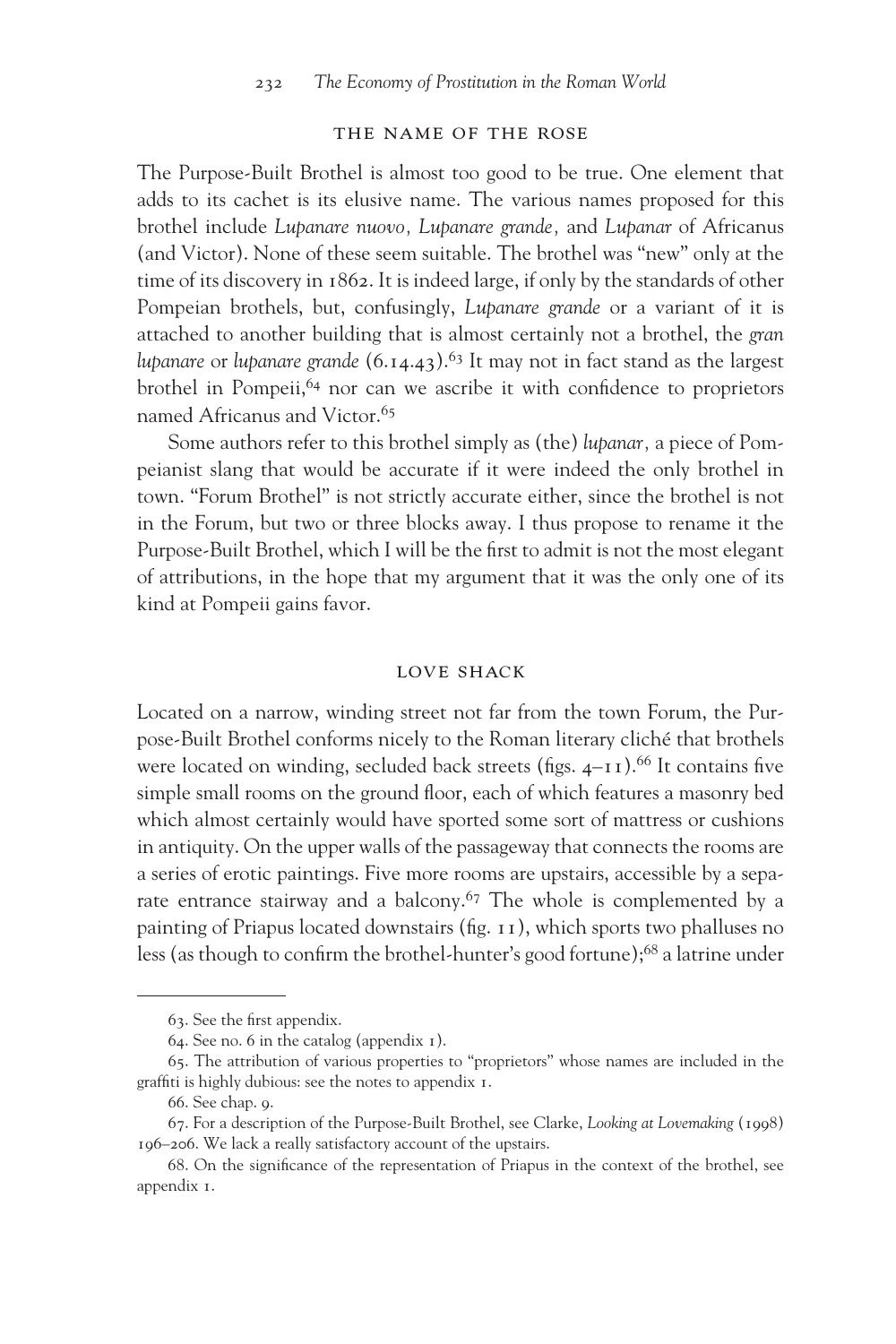the stairway; and more than one hundred graffiti, many of them erotic, in and around the building.<sup>69</sup> It is worth emphasizing that this establishment stands as our most certain example of a brothel, not only in Pompeii, but in the entire Roman world.<sup>70</sup> This might suggest a lack of good evidence, or flaws in the application of our criteria for identifying brothels, or both.

The certainty of this identification, as well as its uniqueness, clearly rests on the status of this brothel as a structure made for the purpose of selling sex, which makes it precisely a purpose-built brothel.<sup>71</sup> Such enterprises are rare not only in the Roman world.<sup>72</sup> It is difficult to trace examples even in other societies, which, like the Roman, tolerate prostitution reasonably well. We might argue that it is even more difficult than in less tolerant cultures because in these societies, as in the Roman world, brothels are often not located in any one area (and can be very mobile at that).73 An exception might be found in the institution of the municipal brothel in medieval Germany, though the evidence is ambiguous. In some cities, preexisting structures were leased or purchased by the authorities, while in others the town brothel was built from scratch.74 In general, however, the acquisition and construction of these brothels is not directly documented.75 A pattern of a series of small rooms arranged around larger "hospitality rooms" emerges from the descriptions of brothels in Wurzburg and Munich, but even if typical, it is difficult to see how precisely this arrangement would differ from that of an inn, for example.76

Remodeling, even extensive remodeling, of a structure to accommodate a brothel through partitioning and furnishing is unlikely to leave much of use for identification in the archaeological record.<sup>77</sup> Furthermore, a building is not

<sup>69.</sup> Barattolo and Romaldi, "Impianti igienici" (2000) 268 n. 36, record the presence of two latrines in this brothel.

<sup>70.</sup> See the comments of Guzzo, "Quadretti erotici di Pompei" (2000) 41.

<sup>71.</sup> The brothel's uniqueness may also depend in part on its irregular shape. According to DeFelice, *Roman Hospitality* (2001) 103, there are only three other building lots similar to that of the Purpose-Built Brothel in all of Pompeii.

<sup>72.</sup> I should note the three examples identified at Rome by Lugli, *Monumenti* (1947) and discussed in the text above. There are differences among these examples. One was built from scratch, while the others are significant makeovers; they have differently constructed beds; and they apparently vary in regard to the presence or absence of an on-site *caupona*. Nevertheless, if their identification as brothels is accepted, we can argue in all three cases that they qualify as purpose-built brothels.

<sup>73.</sup> See Hill, *Their Sisters' Keepers* (1993) 175–87. For examples of purpose-built brothels in other cultures, see Decker, *Prostitution* (1979) 138; Bernstein, *Sonia's Daughters* (1995) 181; Hershatter, *Dangerous Pleasures* (1997) 291.

<sup>74.</sup> Schuster, *Frauenhaus* (1992) 51, 54, 165.

<sup>75.</sup> See Schuster, *Freien Frauen* (1995) 92.

<sup>76.</sup> Schuster, *Frauenhaus* (1992) 58–60.

<sup>77.</sup> See Hill, *Their Sisters' Keepers* (1993) 199, 221; Tong, *Unsubmissive Women* (1994) 75 (fabric partitions).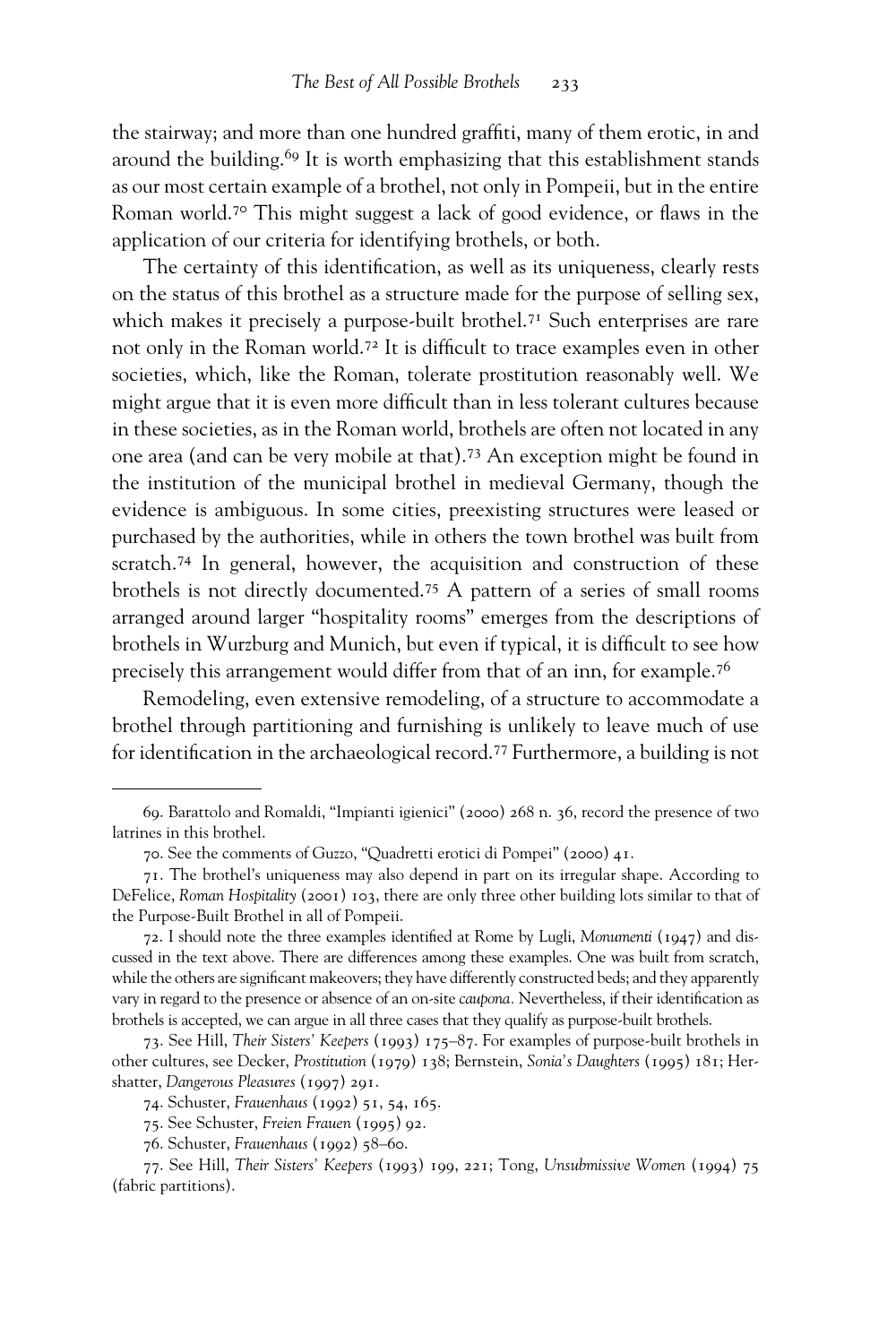strictly required for the sale of sex.<sup>78</sup> All of this raises further difficulties in the matter of defining what a brothel is.

Defining, and in turn identifying, brothels has been as acute a problem for those living in past societies as it has been for historians.79 An aspect of this is a tendency toward "brothel-bias," that is, an overemphasis on obvious venues, which in recent years has been extreme for Pompeii.<sup>80</sup> Brothels tend to blend in indiscriminately with the urban housing stock and/or are found in businesses that pursue some other more visible purpose such as the sale of food and drink.81 Hence, no brothel "type" can be distinguished apart from a hotel or motel "type."82

As for possible parallels in other cultures, one looks in vain to the classic study of building types by Nikolaus Pevsner.<sup>83</sup> Pevsner develops three rationales for the development of building-types in history: diversification of function, discovery of new materials or new uses of existing materials, and the emergence of new styles.<sup>84</sup> It is persuasive to view building types and their

80. On brothel-bias, see Hill, *Their Sisters' Keepers* (1993) 184. For the lack of a Roman concept of "definite brothel," see in the text below.

81. See Finnegan, *Poverty* (1979) 35, 39–45, 53, 55, 58, 66–69, 91–92, 97, 100–104, 107, 112, 134–35, 150; Pavan, "Police" (1980) 253; Walkowitz, *Prostitution* (1980) 24; Rosen, *Sisterhood* (1982) 70, 78; Harsin, *Policing Prostitution* (1985) 32–49; Stansell, *City of Women* (1987) 174; Corbin, *Women for Hire* (1990) 36–42, 116–18, 139–54; Mahood, *Magdalenes* (1990) 43, 121, 135; Gilfoyle, *City of Eros* (1992) 34, 39, 47, 52, 52, 120, 166–73, 177, 197–250, 265–69, 295, 394; Hill, *Their Sisters' Keepers* (1993) 175–216; Bernstein, *Sonia's Daughters* (1995) 153; Schuster, *Freien Frauen* (1995) 14, 72, 88–102, 120, 215–23; Karras, *Common Women* (1996) 71–72; Gibson, *Prostitution and the State*<sup>2</sup> (1999) 87. For the Roman evidence, see chap. 2.

82. See Ginouvès, *Dictionnaire méthodique* 3 (1998) 121–22. The ramshackle and improvisational structure of a Nevada brothel provides a useful modern parallel: see Shaner, *Madam* (2001) 140–41. See also Symanski, "Prostitution in Nevada" (1974) 365; Schuster, *Freien Frauen* (1995) 95–96.

<sup>78.</sup> See Mackey, *Red Lights Out* (1987) 204 n. 21, on nineteenth-century U.S. attempts to define tents and wagons as brothels.

<sup>79.</sup> See Decker, *Prostitution* (1979) 373 (defining brothels makes for bad law; cf. 404: problems with defining massage parlors as brothels), 345 n. 49, 361 n. 82; Harsin, *Policing Prostitution* (1985) 307–13 (problems in classifying brothels by type); Mackey, *Red Lights Out* (1987) 93–123 (problems with defining under the nuisance-abatement law),  $152-57$  (for some courts, the defendant's character was crucial for identifying a brothel), 162 (no clear standard for a legal definition),  $162-69$  (formidable problems of evidence),  $173-79$  (much dissension and obscurity in defining brothels at law), 199 (a lack of confidence on the part of nineteenth-century U.S. legal authorities in defining and identifying brothels); Hill, *Their Sister's Keepers* (1993) 132 (a midnineteenth-century New York City judge finds that prostitutes in residence do not a brothel make, since they must dwell somewhere after all). See also chap. 7.

<sup>83.</sup> Pevsner, *Building Types* (1976).

<sup>84.</sup> Pevsner, *Building Types* (1976) 289–90.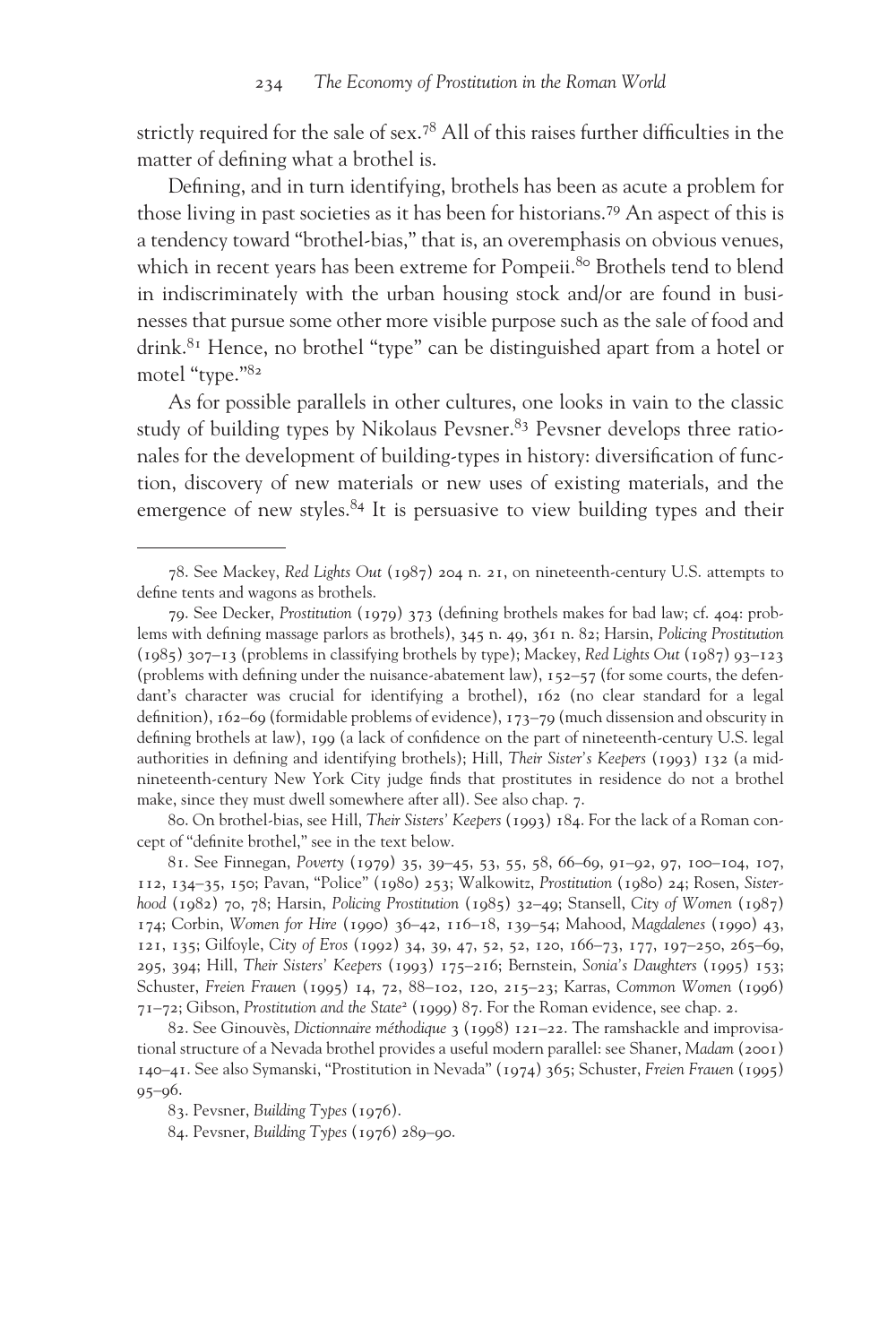development as specific to a given culture, so that lack of evidence for purpose-built brothels by itself proves nothing for Rome.85

Even so, the evidence, or the lack of it, leads me to make the following sweeping statement. None of Pevsner's criteria suit the Roman brothel, or brothels in most other cultures, as far as I can see. For that matter, I am not at all certain that the Romans knew a hotel or motel "type." The *deversorium* (by any other name) seems to have been a fairly elastic concept in terms of both form and function, though great labors have been expended by moderns in an effort to pin it down, distinguishing the *caupona* from the *hospitium* and so forth.86 One word for lodgings in particular, *stabulum,* was often used to mean "brothel," a usage that indicates a high rate of interchangeability between the two concepts.87 Mark Grahame's recent analysis of houses in Pompeii's *Regio* 6 appears to bear this argument out. He finds that the specimens of the loweststatus type, that is, noncourtyard houses, show little regularity in their layouts, leading him to conclude that there existed no standard design for them. In fact, he describes their design pattern as "almost random" in nature.<sup>88</sup>

These considerations suggest that for the purpose of defining and identifying brothels we cannot safely generalize from the example of the Purpose-Built Brothel.<sup>89</sup> We may compare this situation with medieval Germany, where the most commonly drawn distinction between the town brothel and the other

<sup>85.</sup> Purcell, "Town in Country" (1987) 197–98, usefully points out that the ambiguity between elements of the public and private in Roman villa design helped discourage the development of purpose-built government buildings in antiquity.

<sup>86.</sup> See Kleberg, *Hôtels* (1957) 12–14, 17, 19, 27; Packer, "Inns at Pompeii" (1978) 5, 12, 44–53; Hermansen, *Ostia* (1981) 192–93; DeFelice, *Roman Hospitality* (2001) 16–23. Cf. Frier, "Rental Market" (1977) 30–34. The older analysis in Rowell, "*Satyricon* 95–96" (1957) of a key piece of literary evidence for inns is still worth consulting. Finally, McDonald, "Villa or Pandokeion?" (1951) 366–67, observed long ago in regard to ancient Greek inns and so forth that "[p]robably there was little in location, general outward appearance, or even in ground plan to distinguish them from private houses, and the equipment and furnishings which would assist in the identification were doubtless almost all of a perishable nature" (note omitted). Further discussion in chap. 2.

<sup>87.</sup> See chap. 2.

<sup>88.</sup> Grahame, "Material Culture" (1998) esp. 171.

<sup>89.</sup> Wallace-Hadrill, "Public Honour and Private Shame" (1995) does this implicitly, in my view. DeFelice, *Roman Hospitality* (2001) 13, adopts the Purpose-Built Brothel "as a working model to delineate what features could be expected in suspected brothels throughout the city." Cf. 102, where he apparently contradicts himself by seeming to accuse Wallace-Hadrill of a *petitio principii,* stressing the brothel's "unique features." Clarke, "Laughing" (2002) 151–55 dismisses the possibility of a brothel at the Suburban Baths on the basis of a comparison with the Purpose-Built Brothel.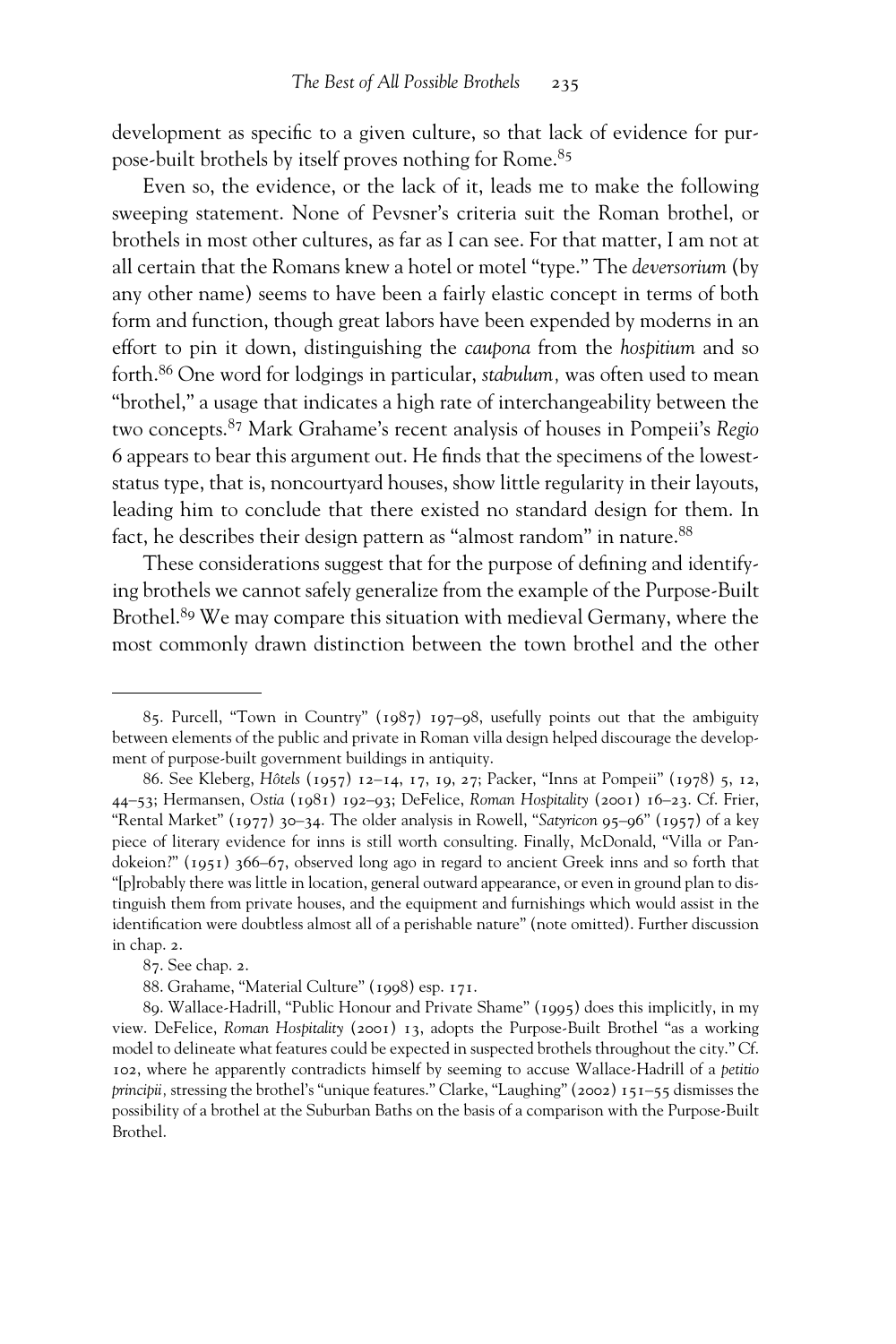houses of the municipality turned on the status of the women who lived in each.90 It would be just as rash, I believe, to posit any establishment in the late twentieth or early twenty-first century United States as a typical brothel. Worth emphasizing as a deterrent to facile generalization is the example of the brothel found in Barbara Heyl's classic study of the madam. This brothel was a modest-sized apartment of two and one-half bedrooms allowing two to three prostitutes to work at the same time.91

The only true difficulty we have in regard to identifying the Purpose-Built Brothel involves determining the relationship of the upstairs to the downstairs. The upstairs does not seem to have contained masonry beds or erotic art or graffiti.<sup>92</sup> This would of course disqualify it as a brothel according to the severe criteria of the 1990s. It is, in fact, quite possible that the upstairs was the sleeping quarters of the women who worked downstairs. In a heavily stereotyped description of a brothel, Juvenal has a pimp send the prostitutes who work for him home at the end of the day.<sup>93</sup> The detail is necessary, in that Messalina in this fiction must be allowed a way back to the imperial palace, while at the same time her reluctance to stop working, in contrast to her colleagues, who evidently depart quite readily at the pimp's behest, allows the satirist to show her outwhoring the whores. This is very much a central concern of the passage. And yet the detail seems unlikely to be sheer invention. In other words, while the empress' participation in the life of the brothel should be regarded as utter fiction, the details of the establishment's structure and operation are supposed to be "realistic," at least in the sense that they conform to the literary conventions for representing brothels.

The bulk of the evidence, however, points in another direction, in favor of very limited freedom of movement for women who worked in brothels or none at all.94 For example, both the would-be priestess denounced by Seneca the

<sup>90.</sup> See Schuster, *Freien Frauen* (1995) 88–89.

<sup>91.</sup> Heyl, *Madam* (1979) 91–94.

<sup>92.</sup> Della Corte, *Case*<sup>3</sup> (1965) 203, states that the walls upstairs are also painted "though less unworthily" ("epperò meno ignobili"), whatever that means; cf. Guzzo, "Quadretti erotici" (2000) 40. Wallace-Hadrill, p.c., assures me there is no erotic art upstairs. DeFelice, *Roman Hospitality* (2001) 103, asserts that there are no masonry beds upstairs. See Nappo, *Pompeii* (1998) 74: no erotic art and "probably" wooden beds. For the inscriptions, see the editorial notation introducing *CIL* 4.2173. Varone, "Lupanare" (2002) 194 attributes the absence of erotic art and graffiti to the excavation techniques that prevailed in 1862, when the brothel was discovered.

<sup>93.</sup> Iuv. 6.127.

<sup>94.</sup> For Rome, see Flemming, "*Quae Corpore*" (1999) 43. Brothels in many cultures tend to confine prostitutes, even those who are in fact rather mobile. On the justification of the term "inmate" to describe prostitutes in Nevada brothels, see Symanski, "Prostitution in Nevada"  $(1974)$  359.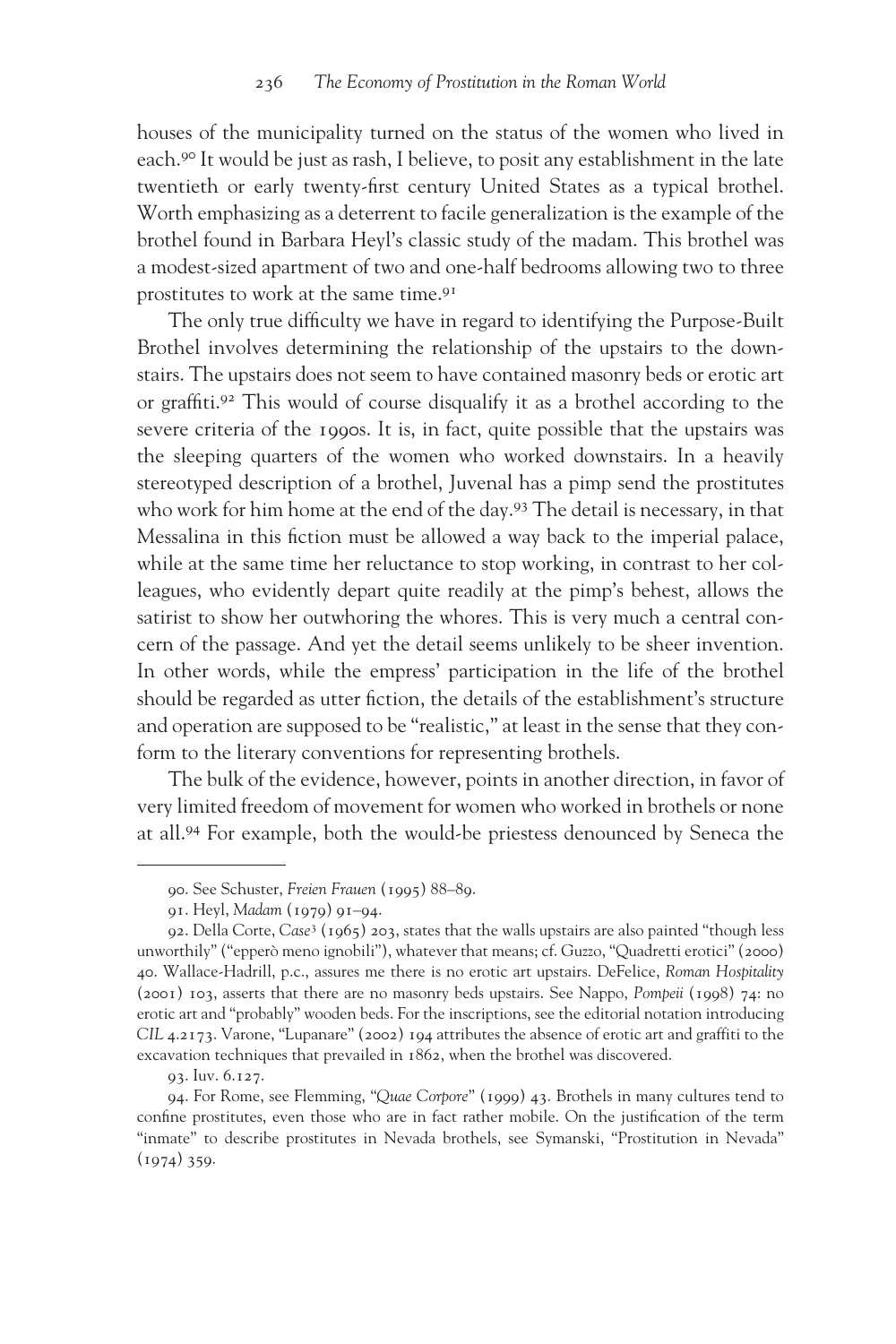Elder's declaimers and the unfortunate Tarsia in the *Story of Apollonius of Tyre* seem fairly well immured in their workplaces.95 Eventually, consignment to the brothel served as a form of punishment, inflicted notably by the pagan authorities on Christian women, a practice that suggests working conditions were generally constraining even before this development took place.<sup>96</sup> The medieval German practice of interning in brothels women deemed unchaste reads almost as an ironic comment on the Roman practice with Christian women, and the latter was not tolerated, at least by the Christian emperor Theodosius I.97

The mere fact that brothels blend in indiscriminately with the residential housing stock of a city suggests that prostitutes lived as well as worked in the same place. In a famous anecdote, Cato the Censor praises a young man for resorting to a brothel, as an alternative, or antidote, to adultery. When he sees the same person exiting the same brothel rather often ("frequentius") he is moved to criticism: "Young man, I praised you on the basis that you paid an occasional visit here, not that you lived here."98 Near the beginning of the *Satyricon* as preserved, Encolpius loses his way and asks directions to his lodgings from an old woman selling vegetables. She leads him to a brothel and declares, "Here . . . is where you ought to live."99 This evidence suggests one or two conclusions. One is that brothels might have functioned as lodging houses (or vice versa), a point I have already made. The other is that prostitutes routinely lived in the same place where they worked. This much is strongly implied by both speakers, that is, Cato and the old woman; they are in effect saying that the addressee is a whore. The two conclusions do not contradict each other. In fact, the first almost assumes the second in the sense that if any persons at all lived in the brothel these were very likely to be the prostitutes who worked there.

<sup>95.</sup> Sen. *Contr.* 1.2; *Hist. Ap. Tyr.* 33–36

<sup>96.</sup> There is no firm evidence for this practice on the part of the state before the reign of Septimius Severus: see Tert. *Apol.* 50.12 *CCSL* 1.171. The practice seems to have had a history before this as a private punishment, to judge for example from Apul. *Met.* 7.9. See literature and discussion in McGinn, "*SC*" (1992) 277 with n. 20; McGinn, *Prostitution, Sexuality, and the Law* (1998) 305–12. Cf. the Nye County, Nevada, rule that prostitutes must remain at the brothel except for closely supervised excursions outside: Shaner, *Madam* (2001) 279; more generally for Nevada, Albert, *Brothel* (2001) 5, 48.

<sup>97.</sup> See Schuster, *Frauenhaus* (1992) 145, 166, 168. For Theodosius, see chap. 3.

<sup>98. [</sup>Acro.] *ad Hor. Serm.* 1.2.31–32: ". . . adulescens, ego te laudavi, tamquam huc intervenires, non tamquam hic habitares." Neither Horace at *Serm.* 1.2.31–32 nor Porphyrio *ad loc.* preserves this part of the anecdote.

<sup>99.</sup> Petron. 6–7 (at 7): "'Hic . . . debes habitare.'"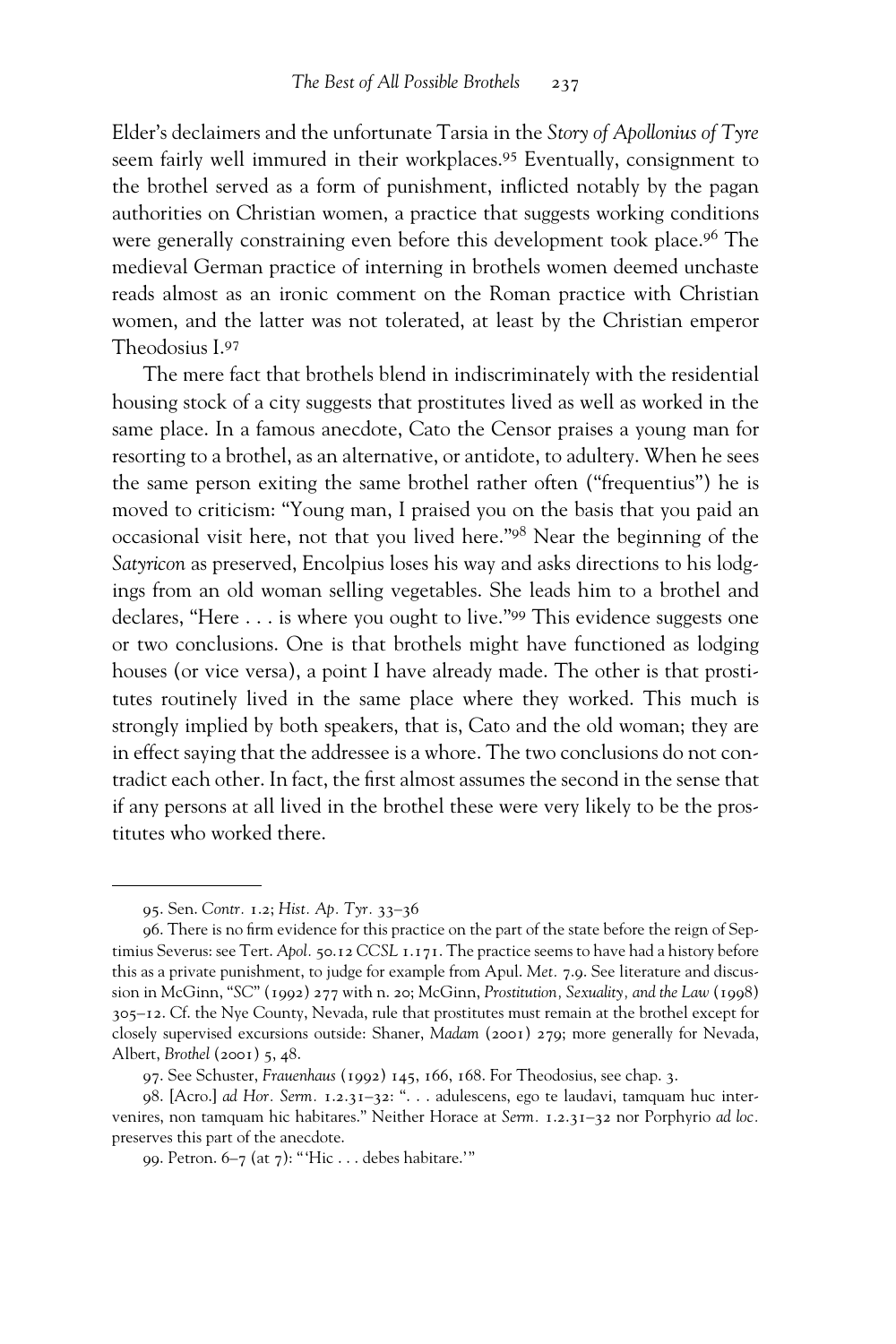The allocation of a separate space designated for sleeping quarters on-site, or more or less on-site, seems difficult to accept. Such an arrangement would represent a gross diseconomy in a business that tended to exploit its workers to the greatest extent possible. In other words, I believe that Roman brothelprostitutes, unless they lived absolutely off-site (an arrangement that would allow them to work in shifts), typically slept in the beds in which they worked, if they slept in beds at all.<sup>100</sup> What is more, the design, as reported, of the second story of the Purpose-Built Brothel added to the everlasting principle that in matters of real estate location (times three) is everything seems to guarantee its usage as a venue for the sale of sex. It does not, however, clarify the relationship between the two levels, namely whether the building consists of one brothel, as most scholars appear to assume, or two, as Giuseppe Fiorelli and Gioacchino La Torre appear to believe.<sup>101</sup>

Roman law stipulates that the owner of the ground floor also owns what lies above,<sup>102</sup> and yet this fact does not resolve the issue as neatly as we would like. An owner of any status would presumably resort to a middleman to operate a brothel, and the idea of two separate operations run by two individual middlemen therefore remains possible, especially if we credit the modern tendency to attribute separate street entrances to different tenants/occupants,<sup>103</sup> keeping in mind that the building was evidently designed, as a brothel, precisely in this way. At the same time, we might argue that the separate entrance for the second story was intended to allow it to remain closed except as needed, for example, in times of expected high usage, such as festivals or games, so that the appearance of a separate operation on the upper level is illusory. Given the uncertainty, I allow separate entries in the catalog provided in the first appendix, but otherwise treat the "two" brothels as one.

Whatever the case, we can safely conclude that not only the Purpose-Built Brothel itself but the immediate neighborhood around it was an *unofficial* center of sexual activity. The presence of one crib virtually across the street,<sup>104</sup>

<sup>100.</sup> For a parallel from a Nevada brothel, see Albert, *Brothel* (2001) 13, 98–99. For a similar argument about prostitutes in ancient Athenian brothels, see Cohen, "Economic Analysis" (forthcoming). For another view about sleeping arrangements in Roman brothels, see DeFelice, *Roman Hospitality* (2001) 101; in this brothel, Varone, "Lupanare" (2002) 194.

<sup>101.</sup> Fiorelli, *Scavi di Pompei* (1873) 20; La Torre, "Impianti" (1988) 93 n. 29.

<sup>102.</sup> On the principle *superficies solo cedit:* Gaius 2.73 with Kaser, *Privatrecht* 1<sup>2</sup> (1971) 375, 429.

<sup>103.</sup> See, for example, Wallace-Hadrill, *Houses and Society* (1994) 108. 104. 7.11.12.